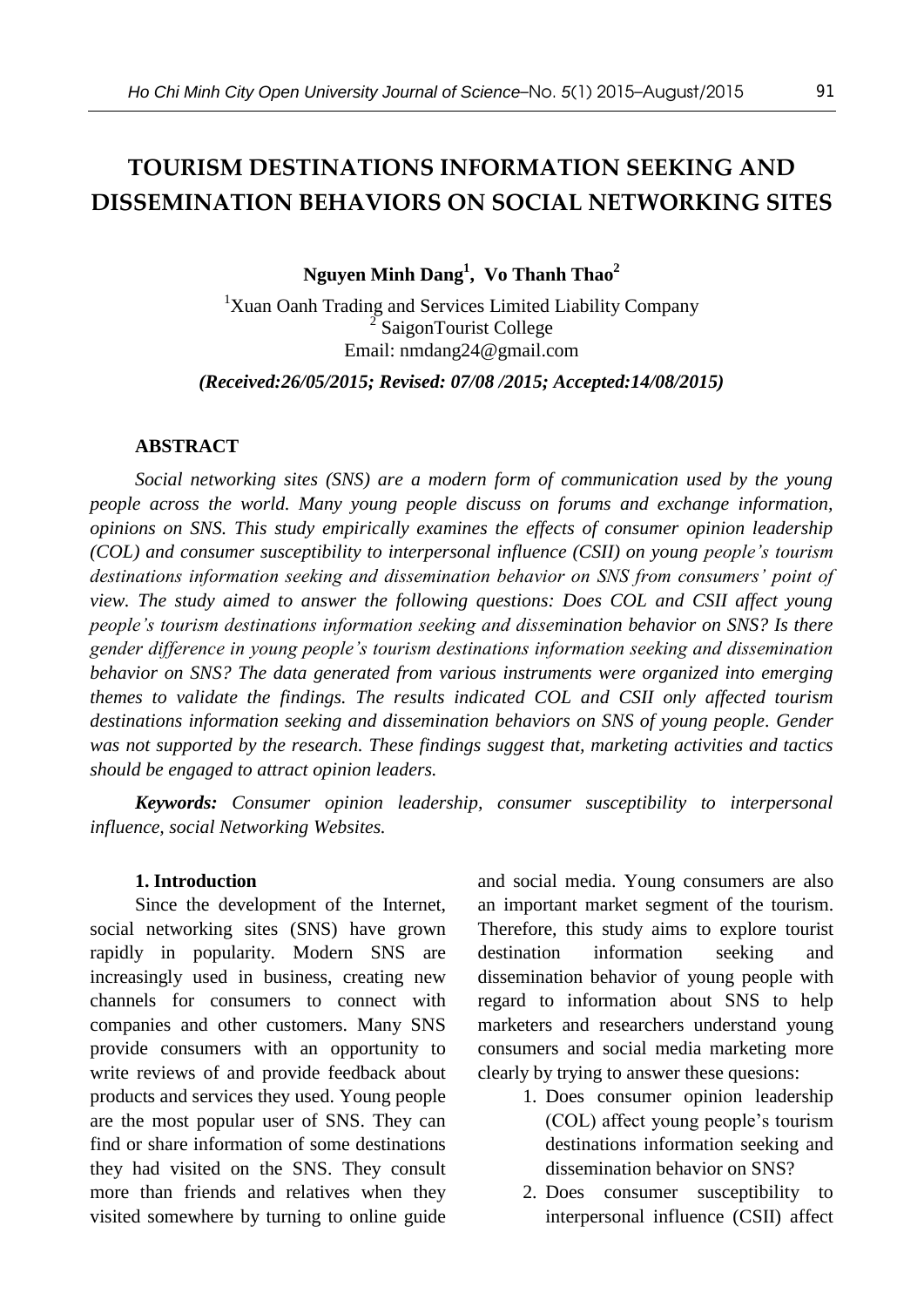young people's tourism destinations information seeking and dissemination behavior on SNS?

3. Is there gender difference in young people's tourism destinations information seeking and dissemination behavior on SNS?

The trend of using social network sites (SNS) is a globally widespread phenomenon. SNS such as Facebook and Twitter have approximately 465 million, 115 million, and 4 to 5 million global users respectively (Gonzalez *et al.*, 2012). The Report by ComScore shows that more than 770 million users visited SNS in July 2009, and SNS reached almost 70% of the total global online audience (Nguyen, 2010). In USA, 73% of wired American teens and 47% of online adults use SNS (Lenhart *et al.*, 2010). Approximately 24% of the Malaysia population use Facebook (Gonzalez *et al.*, 2012). Media Metrix Report stated that 67% of Malaysian Internet users are SNS users (Nguyen, 2010). According to a new survey conducted by the UK Online Measurement Company (UKOM), the British spend more time on social networks and blogs than any other online activity (Burrows, 2010, cited in Mun, Li & Fernandez, 2011).

SNS are web-based services providing the functions of creating a public or semipublic profile that displays a list of other users with whom they are linked to (Boyd & Ellison, 2008). SNS consist of various features such as a profile page, which contains the individual user's personal information like location, education background, status, birthday information, and interests among other things. Other features available on SNS include photograph or image albums, list of connections that they have approved of, wall for posting comments, instant and email messaging options. Users are also able to create and join groups, as well as organize events and make announcements on SNS.

Since the introduction of SNS in 2004,

there has been a rapid and dramatic growth of its usage, which has changed the purpose, and functionality of the Internet (Kelly, Kerr & Drennan, 2010). SNS provide an engaging, interactive platform with a greater control of information flow for their users. SNS are used for developing relationships, disseminating information, expanding social networks, entertainment, etc. Previous research suggested that SNS mainly support preexisting social relations (Boyd & Ellison, 2008). In addition, research found that SNS are more likely to be used by youth as an avenue for communication and hanging out with friends. Similarly, connecting with friends was found to be the main reason of SNS usage among 91% of the American teens (Lenhart & Madden, 2007, cited in Boyd & Ellison, 2008). Therefore, SNS now serve extensively as a large network for developing relationships and peer-to-peer communication.

The use of SNS among youth is related to the attitude towards SNS. Although past studies have shown a negative attitude towards SNS, the majority viewed SNS favorably (Hirst *et al.*, 2012). Recently, those who see it as a golden opportunity to reach their target market have adopted SNS as a new medium for advertising. Although past studies generally indicated a negative attitude towards advertising (Wang *et al.*, 2002), the attitude towards advertising on SNS should be reevaluated since it is a new medium consisting of novel and interactive applications. Eun and Kim (2009) argued that consumers' attitude toward Web advertising may not be the same as their attitude toward the Web as a medium itself. Media context have a significant influence on the advertising value. The factors affecting attitude toward advertising are "Entertainment", "Informativeness", "Interactivity", "Irritation", "Credibility", and "Demographic" (Wang *et al.*, 2002).

The extensive use of SNS is not only a trend among consumers. Likewise, the increased usage of SNS can be observed in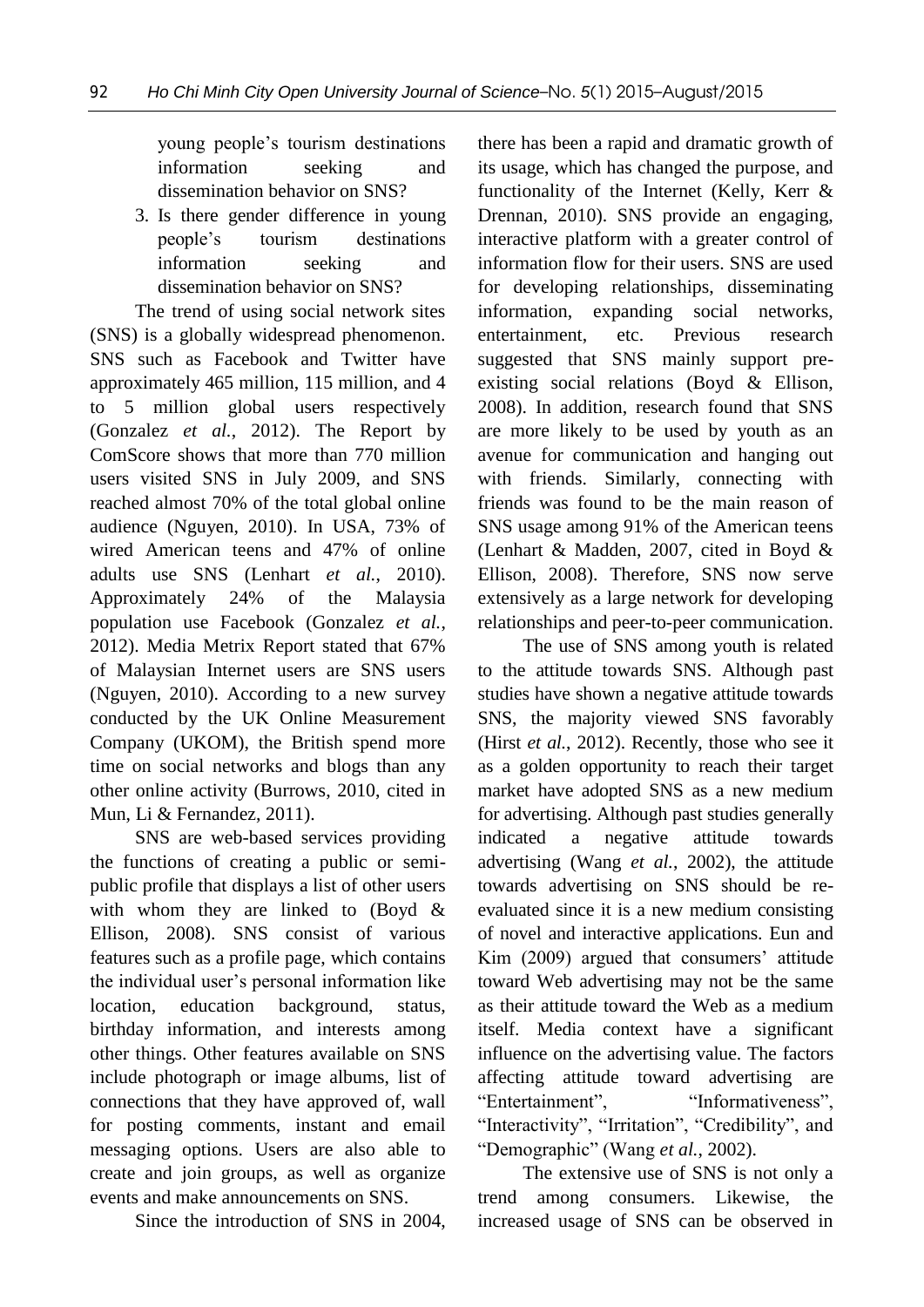many organizations. Many firms such as Whole Food Market, Johnson & Johnson, and McDonald's are using SNS to increase brand image (Dragger *et al.*, 2010). Professional service firms also utilize SNS as a marketing tool to execute social media marketing plan in order to achieve the firms' goals (Dragger *et al.,* 2010). Thus, advertisers adopting SNS should provide relevant and added value commercial message to their advertisements (Kelly, Kerr & Drennan, 2010).

The most visited online social network is Facebook, founded in 2004 and with over 600 million users and presence in over 70 countries (Carlson, 2011). Facebook allows users to create a profile of them and explore the profiles of others, gaining an insight into others' lifestyle and interests (Acar & Polonsky, 2007). In Vietnam, according to Vinalink Media Company (2011), about 53% Internet users (15 million people) were using at least one social network. Many Facebook users suggested that information shared on SNS were always cared and attracted, especially photos from a journey they had passed. For these reasons, young people are the focus of this study.

SNS are mostly for young consumers. This is a channel for them to interact with others. In the US, college students browse Facebook an average of 10–30 minutes daily (Ellison *et al*., 2007), responsible for \$200 billion annually in expenditures, or as much as "half the spending in the economy" (Djamasbi *et al*., 2010). It would be a great channel for the tourism economy to invest. In the context of Tourism Malaysia, the launch of the latest Tourism Malaysia Internet advertising was claimed to reflect the significance of the internet as the most preferred media platform from which travellers can obtain travel information (Yaakop & Hemsley-Brown, 2013).

In the context of SNS, gender likely affects information dissemination. Gender differences were investigated in various

contexts in Information Systems literature such as computer-related attitudes and behaviors (Whitley, 1997); video games (Bilgihan *et al*., 2014); and e-learning (Gonzalez-Gomez *et al*., 2012). Although there were no studies investigating such behaviors across genders in relation to tourism, but previous studies reveal that gender differences exist in the use of SNS (Trammel & Keshelashvili, 2005). To examine consumer characteristics, the theoretical foundations for this study derive from marketing literature: consumer opinion leadership (COL) and consumer susceptibility to interpersonal influence (CSII). These traits likely are important in SNS, because consumers can influence one another in various ways: as role models, as imitators of purchase and consumption behavior, spreaders of message through word-of-mouth, and as advisors to other consumers with less knowledge or experience with shopping (Flynn *et al*., 1996).

# **2. Literature review and hypotheses** *Web 2.0*

The term Web 2.0 or social media was officially defined by O'Reilly (2005) as "the network as platform, spanning all connected devices" and its applications are "those that make the most of the intrinsic advantages of that platform "(O'reilly, 2005). Based on the original definition of O'Reilly, several definitions have been proposed. Hoegg *et al.* (2006) defined Web 2.0 as "the philosophy of mutually maximizing collective intelligence and added value for each participant by formalized and dynamic information sharing and creation". Andersen (2007) defined this term in two ways: Short description refers to a group of technologies that have become deeply associated with the term: blogs, wikis, podcasts, RSS feeds and so on; technologies contributing to a more socially connected web where everyone is able to add to and edit the content. The long definition is more complicated, touching on economics,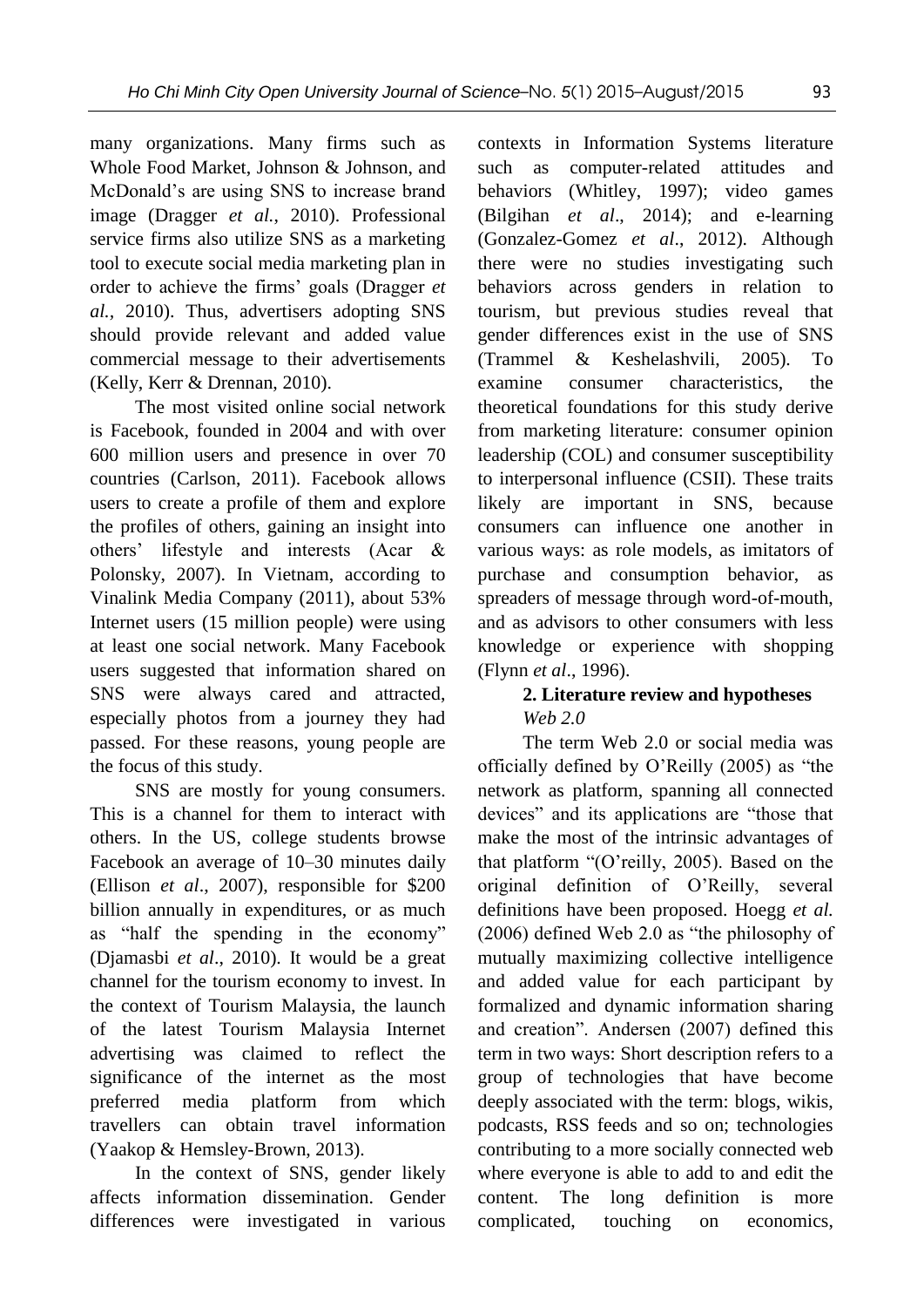technology and new ideas about the connected society (Constantinides, Romero & Boria, 2009). And Nielsen (2008) proposed four components encapsulating what he considers as the Web 2.0 defining elements: Rich internet applications (RIA); community features, social networks, and user-generated content; mashups (using other sites' services as a development platform); and advertising.

Based on these above definitions, Constantinides, Romero and Boria (2009) proposed a detailed illustration of Web 2.0 along three main dimensions: Application types, social effects and enabling Technologies.

# *Social Networking Sites (SNS)*

According to Boyd and Ellison (2008), SNS are "web based services that allow individuals to construct a public or semipublic profile within a bounded system, articulate a list of other users with whom they share a connection, and view and traverse their list of connections and those made by others within the system". Thus, they emphasized building online connections among people who share interests and activities and provide ways for users to interact. Like Web 2.0, SNS, which is one of Web 2.0's tools, also has many definitions. These are three viewpoints from the perspective of strategy, research and technology companies (Stroud, 2008):

- (1) Quarterly McKinsey: "Social networking refers to systems that allow members of a specific site to learn about other members' skills, talents, knowledge or preferences".
- (2) Pew/Internet: "A social networking site is an online location where a user can create a profile and build a personal network that connects him or her to other users".
- (3) Wikipedia: "A social network service focuses on the building and verification of online social networks for communities of people

who share interests and activities, or who are interested in exploring the interests and activities of others. It provides various ways for users to interact - chat, messaging, email, video, file sharing, blogging and discussion groups".

Originally, most SNS were memberbased, Internet communities that allowed users to communicate in innovative ways. Now they are increasingly used in business, creating new channels for consumers to connect with companies and other customers. Companies can easily identify their target customers, then communicate and distribute information to them on SNS. On the other hand, consumers can click "follow", post comments, discuss to other consumers on SNS, and so on. The social communication services provided by SNS in turn affect the company–customer relationship, including brand image and brand awareness (Jansen *et al.,* 2009). According to Zhang *et al.* (2011), one of the main reasons making Facebook, top used SNS, become an effective tool for marketers is that "it developed several marketing instruments that can directly be employed by companies, including banner advertisements, groups, and fan pages". For example, Facebook allowed Amazon, an American international electronic commerce company; to create an application that Facebook user can write reviews, share with their friends on Facebook and even buy books from Amazon. EBay is talking with both Facebook and MySpace about making it easier for their members to access the auction site (Stroud, 2008).

In order to integrate SNS into the marketing strategies, we should understand its effects on the consumer's decision-making process, and the customer motives for using SNS. According to Constantinides *et al.*  (2009), customer preferences and decisions are increasingly based on inputs provided by parties beyond the control of online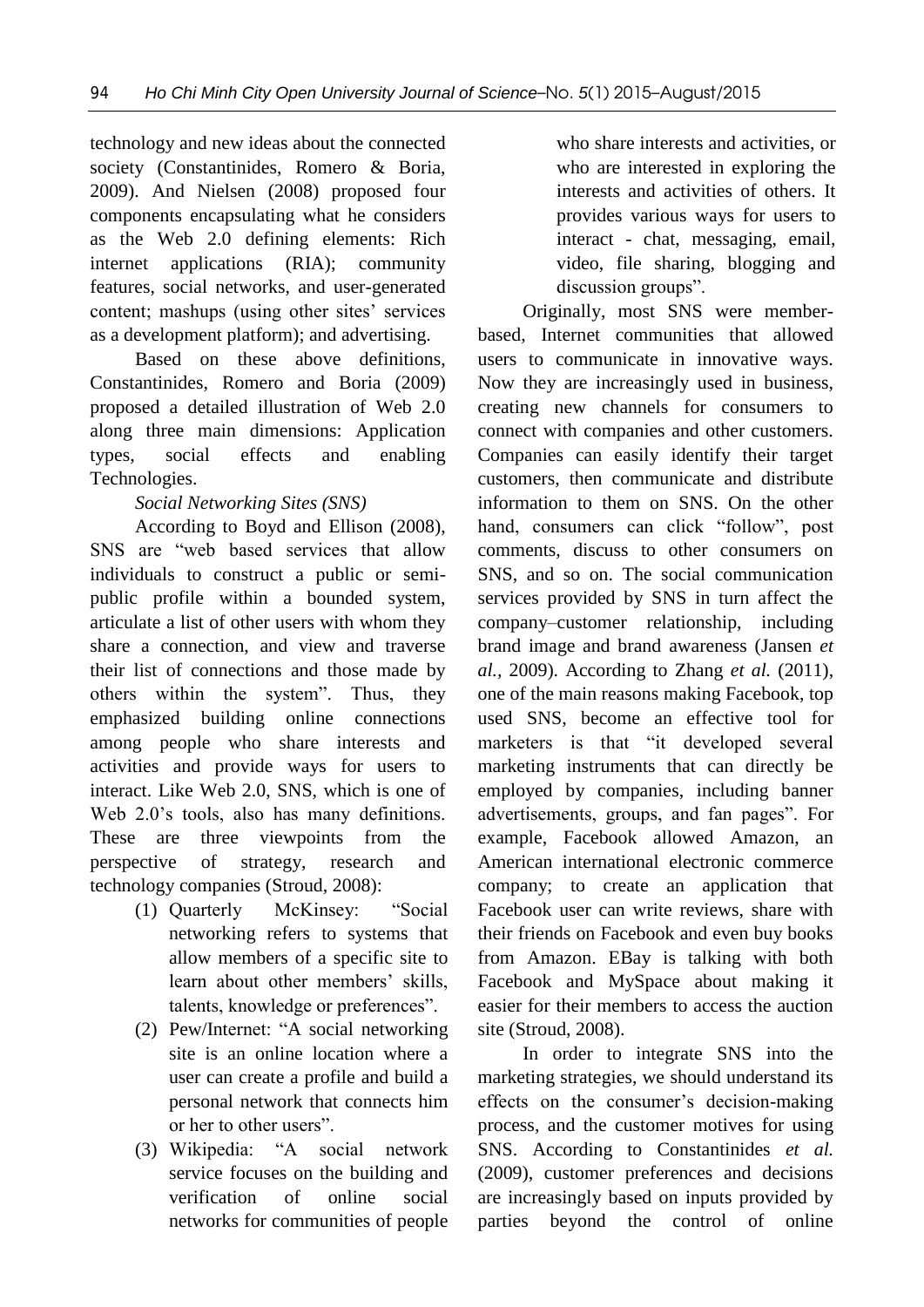marketers: peer reviews, referrals, blogs, tagging, social networks, online forums, and so on. In general, with the development of internet and advantages of SNS, marketers can use SNS as a new advertising tool, a channel to manage customer relationship, and empower customers to participate in their marketing activities: branding review, product development, product evaluation, and customer service. This is the basis of a transparent and pleasant.

According to Bilgihan *et al.* (2014), consumers have information seeking and information sharing behaviors. However, information sharing behavior in Bilgihan *et al.*'s (2014) scale corresponds to information dissemination of Walsh and Mitchell (2009) view on information sharing. Therefore, the two dimensions used in this study are now labeled as information seeking and information dissemination.

## *Tourism Destination*

There have been many studies and models of development based around what is referred to as the tourism destination. These studies tend to perceive the tourism destination as a system containing a number of components such as attractions, accommodation, transport, and other services and infrastructure (Tinsley & Lynch, 2001). Determining a definition of tourism itself is a complex and unresolved issue as Pearce (1989) illustrated in his attempt:

"Tourism has been defined in various ways but may be thought of as the relationships and phenomena arising out of the journeys and temporary stays of people travelling primarily for leisure or recreational purposes. While writers differ on the degree to which other forms of travel (e.g. for business, for health or educational purposes) should be included under tourism there is a growing recognition that tourism constitutes one end of a broad leisure spectrum".

Baggio, Scott and Cooper (2010) defined tourism destinations "were considered as complex systems, represented as a network by enumerating the stakeholders composing it and the linkages that connect them".

While there is a significant literature on the importance of the relationships between tourists and service organizations and connecting tourism companies (Tinsley & Lynch, 2001), few works are available which examine a tourism destination from a network point of the measurement of tourism destination image has been important for both researchers and practitioners. An accurate assessment of image will help destination marketers design an effective marketing strategy (Baloglu & Mangaloglu, 2001).

Online social travel networking is also changing the way tourists plan their trips. These websites allow users to interact and provide reviews on hotels or on local tourist attractions. Some examples of these websites are TravBuddy.com, Travellerspoint, WAYN, Woophy, Passportstamp, and TripAdvisor.com. The latter is probably the largest travel community on the Web. It was founded in 2000 and currently covers 212 000 hotels, over 30,000 destinations, and 74 000 attractions worldwide (Miguéns, Baggio & Costa, 2008).

# *Consumer Opinion Leadership*

Consumer Opinion Leadership (COL) has been of interest to marketers for a long time and has been defined in different ways. Originally, It is based on the idea that there are "certain people who are most concerned about the issues and as well as most articulate" (Lazarsfeld *et al.*, 1948). They referred to these people as opinion leaders, and they exert interpersonal influence. Katz and Lazarsfeld (1955) defined opinion leaders as "individuals who are likely to influence other persons in their immediate environment". It can also be regarded as social communication between opinion givers and opinion seekers as interpersonal communication refers to an exchange of information between individuals (King &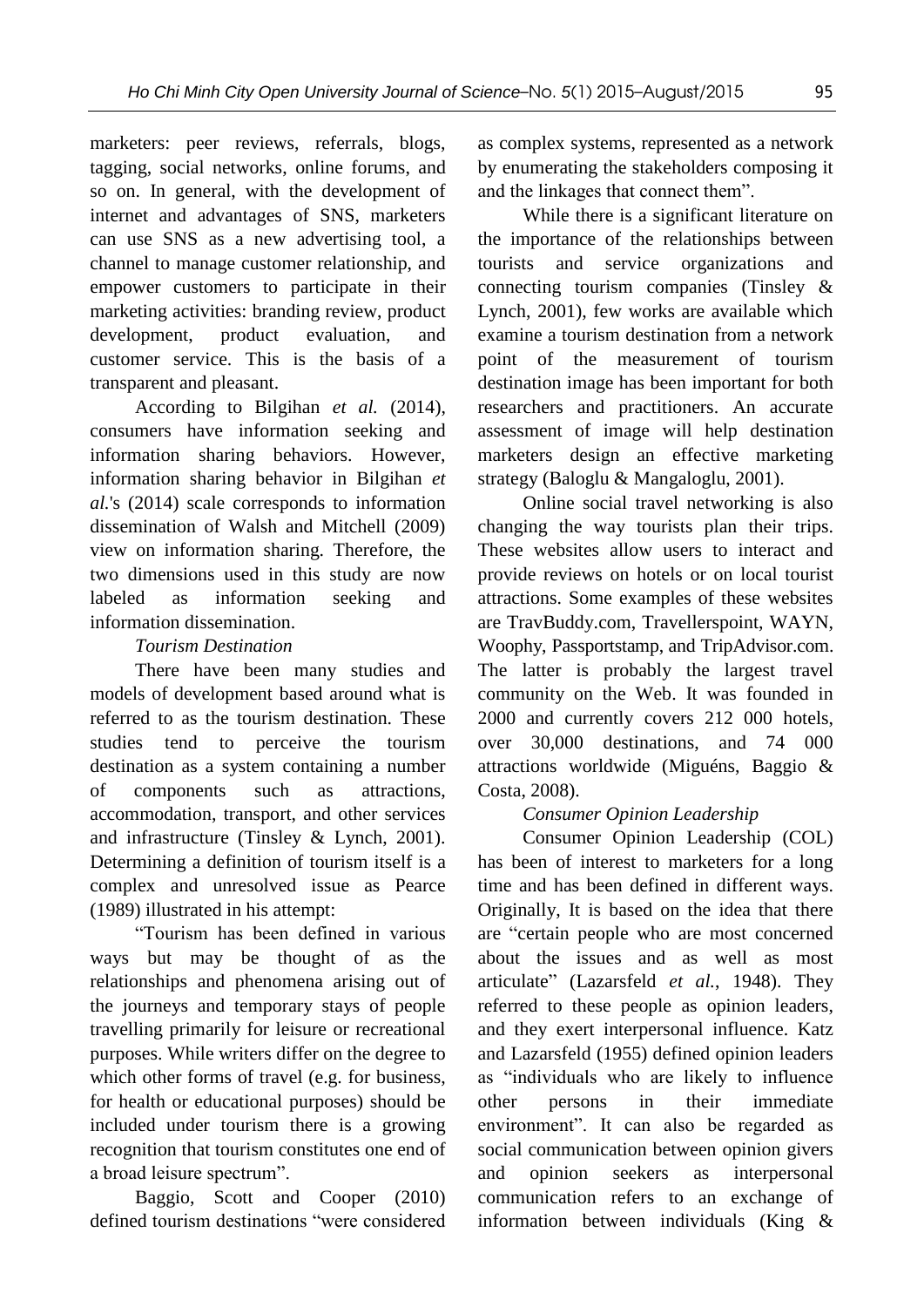Summers, 1970).

Merton (1957) made a distinction between those opinion leaders that influence opinions in limited spheres and those opinion leaders who exert interpersonal influence in several different spheres. Previous studies have also examined the characteristics of opinion leaders and addressed their influence on other consumers' purchasing behaviors in various shopping contexts. In a study of opinion leaders in the women's fashion segment, King and Summers (1970) found substantial differences between fashion opinion leaders and non-leaders, using demographic, sociological, attitudinal, communication, and fashion involvement measures. Corey and Erickson (1971) posited that they were "models of opinion who could be influencers on marketing efforts by word of mouth communication to people around them". And most of the literature on opinion leadership relates to interpersonal communication in an offline sphere (Corey, Flynn *et al.*, 1996), with a few studies investigating opinion leadership in an online sphere (Eastman *et al*., 2002; O'Cass & Fenech, 2003; Bailey, 2005).

Eastman *et al.* (2002) focused primarily on insurance sales agents, their use of Internet, also as their attitudes toward the Internet. They developed opinion leadership scores, subjective knowledge scores, for these sales agents using opinion leadership scale of Flynn *et al.* (1996). Next they compared these scores to attitudes toward the Internet, and found that agents with a higher level of subjective knowledge about the Internet were more likely to be opinion leaders about the Internet. In addition, opinion leaders and agents with higher levels of subjective knowledge had a more favorable attitude about the Internet. However, according to Bailey (2005), they found significance only for the relationship with opinion leadership. Sales agents who were younger than the mean age of 46 years old were more likely to be opinion leaders, and they had a higher level of subjective knowledge of the Internet. Flynn *et al.* (1996) concluded that perceived knowledge and the willingness to discuss the Internet with others impacted the agents' attitude toward the Internet. They also concluded that younger agents would play a major role in how the Internet would be used.

The Technology Acceptance Model (TAM) was used and applied by O'Cass and Fenech (2003) to assess the adoption of Internet for retail usage among a convenience sample of Australian web users. Among the constructs in which they were interested were opinion leadership and its role in impacting web usage. They found that it was one of the antecedents that impacted users' perceptions of the usefulness and ease of use of the Web for retail purchases.

The above studies showed that opinion leadership have an impact on consumers' use of product review websites. Bailey (2005) also made a new definition for opinion leadership in the online domain as "E-opinion leadership" and adapted the offline definition of the construct for the online domain: Consumers' ability to influence other online consumers' opinions (Flynn *et al*., 1996; Reynolds & Darden, 1971). E-opinion leaders are more likely than non-E-opinion leaders to give their opinions and the Internet provides a forum for them to dispense these opinions (Bailey, 2005).

Flynn *et al.* (1996) applied the concept to marketing by stating: "opinion leadership occurs when individuals try to influence the purchasing behavior of other consumers in specific product fields". In the marketing perspective, Hazeldine and Miles (2010) stated that opinion leaders were motivated by seeking and dissemination information with others, and they tended to be more interconnected with their peers than the other segments. Consequently, they can influence other people through interpersonal communication more frequently and effectively.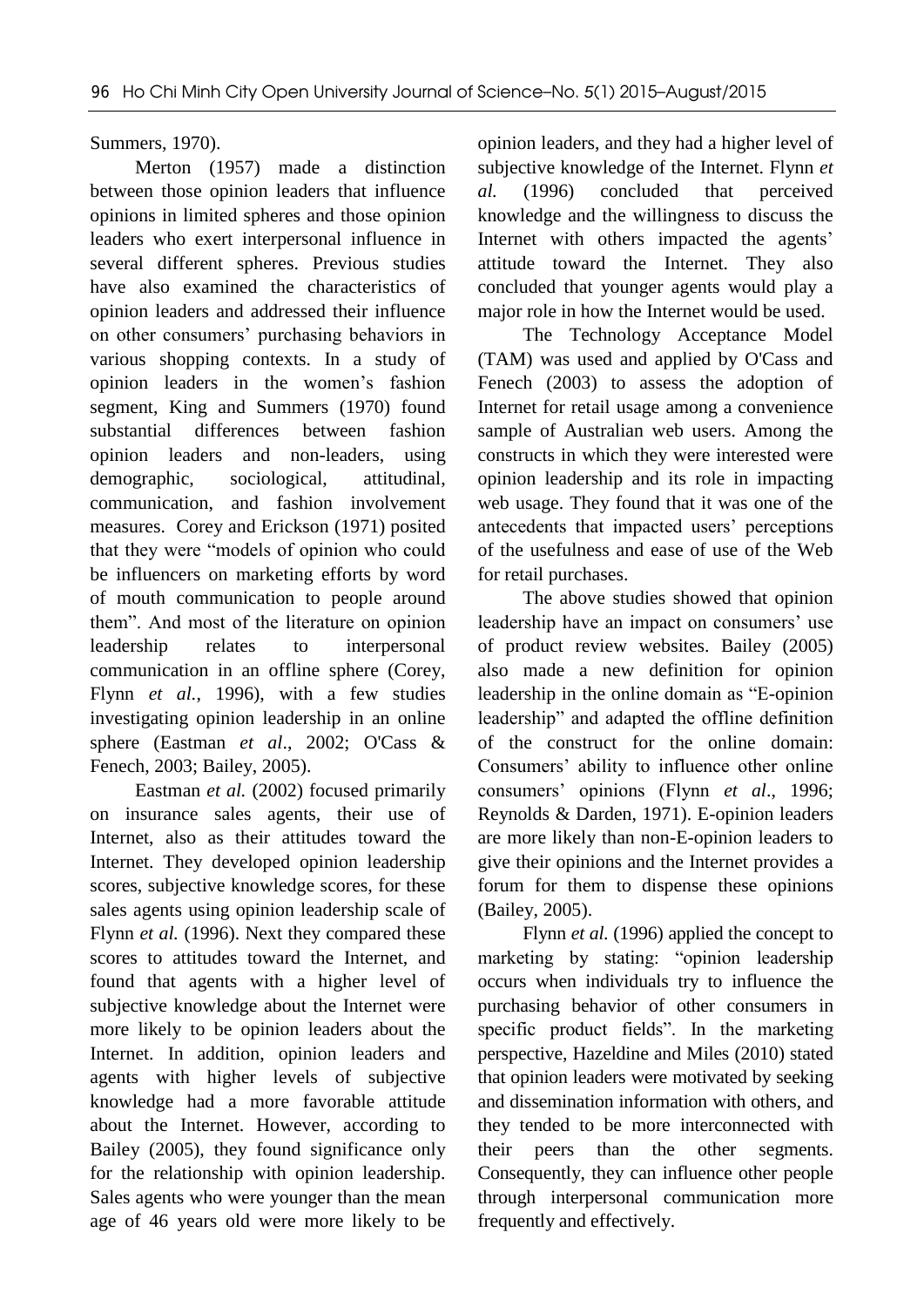As mentioned in above chapter 2.2.2, opinion leaders are a major source of eWOM communication and regarded as valuable information sources because they frequently communicate with others. More than that, they have knowledge and expertise that will guide the decision making of opinion seekers (Bertrandias & Goldsmith, 2006). They are trusted to be credible as they share both positive and negative information. Selfconfidence has also been shown among the characteristics of opinion leaders because when an individual has self-confidence; there is less need for him or her to seek information from others (Reynolds & Darden, 1971).

According to Bilgihan, Peng and Kandampully (2014), from a marketing perspective, opinion leaders are characterized by influence, expertise, communication, and interpersonal word of mouth. They are also motivated by seeking and sharing information with others. Therefore, the first hypothesis which is linking COL with young people' tourism destinations information seeking and information dissemination on SNS is formulated as below:

*H1a*: Consumer opinion leadership (COL) has positive effect on young people's tourism destinations information seeking behavior on SNS.

*H1b*: Consumer opinion leadership (COL) has positive effect on young people's tourism destinations information dissemination behavior on SNS.

# *Consumer Susceptibility to Interpersonal Influence*

Consumer Susceptibility to Interpersonal Influence (CSII) has long been a source of interest for marketers and consumer behavior researchers (Bailey, 2005), usually conceptualized as a general personality trait that varies across individual consumers and relates to other consumer traits or behaviors (Orth, 2005). Bearden *et al.* (1989) defined CSII as "the need to identify or enhance one's image with significant others through the acquisition and use of products and brands, the willingness to conform to the expectations of others regarding purchase decision, and the tendency to learn about products and services by observing others and/or seeking information from others."

Bearden *et al.* (1989) argued that CSII constitutes a stable trait that varies across individuals and is related to other traits and characteristics. In order to measure these inter-individual differences, they developed a scale that consisted of two separate dimensions, namely, susceptibility to normative influence (SNI) and susceptibility to informative influence (SII).

Research building on the research of Bearden *et al.* (1989) has mainly focused on the scale's normative dimension (SNI). Consumers high in SNI have been shown to prefer products with visible social benefits such as style (Batra *et al.*, 2001), to be less skeptical of advertising (Mangleburg *et al.*, 2004), and are more likely to engage in protective self-presentation in consumption situations (Wooten & Reed, 2004). People possessing this trait tend not to see themselves as autonomous and independent, but rather as individuals who need to connect with and be respected by others. Hence they are easily influenced by the opinions and wish of persuasive others when making decisions, and readily comply with the suggestions of the latter in order to avoid their disapproval (Bearden *et al.*, 1989). Seiler *et al.* (2013) also stated that SNI is a measure of how easily a person can be swayed to change his position on a certain topic. The more easily a person's opinion can be changed, the faster the disease or cure can spread. Those who have larger social networks are better able to spread the disease or cure simply because they come in contact with more people.

Bearden *et al.* (1989) defined susceptibility to informative influence (SII) refers to an individual's tendency to ask friends and relatives for advice and to observe what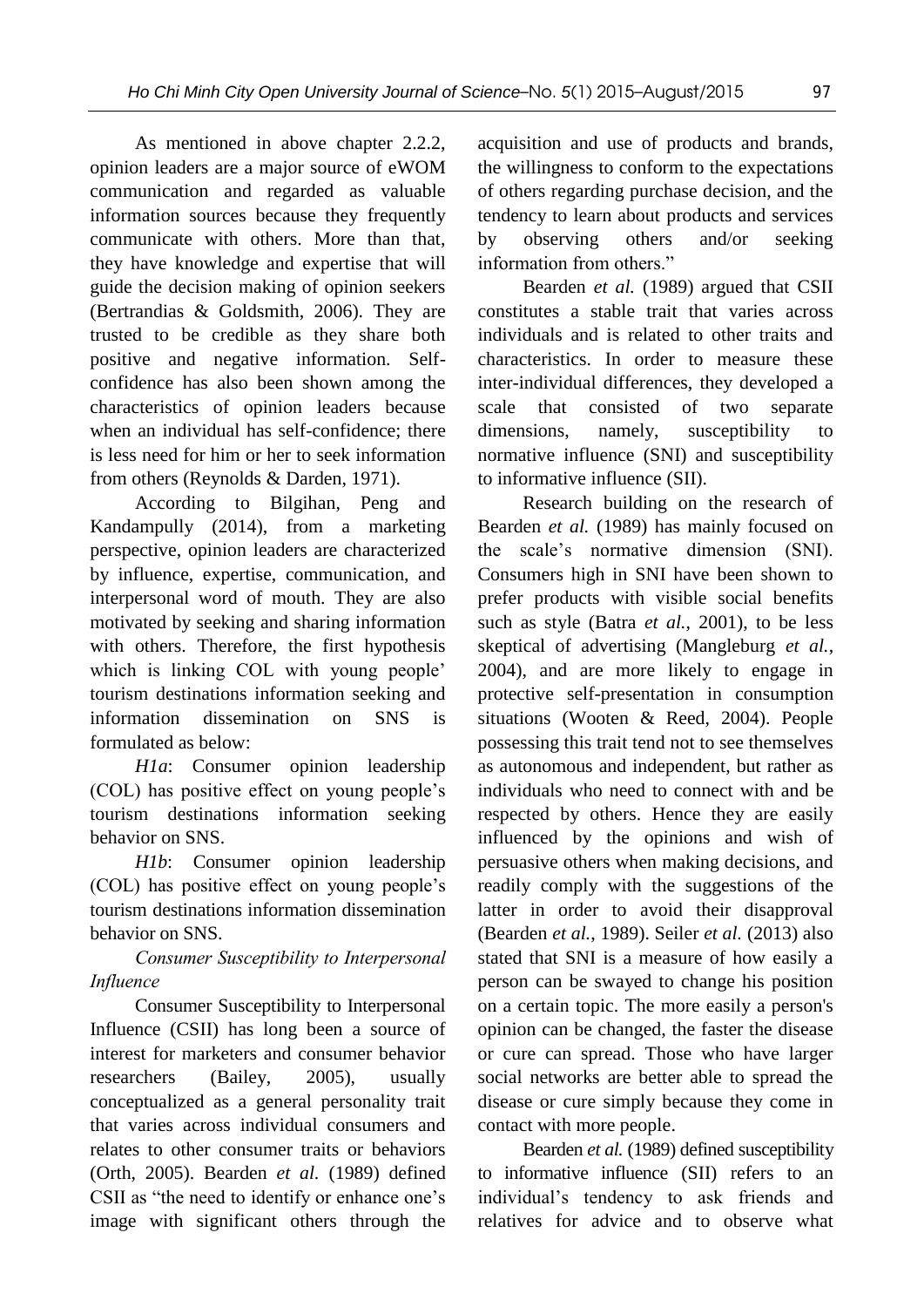brands and products other people are using before making a purchase decision. Hofstede (1984) also noted that relations and friends get better deals than strangers and this is the way it should be. These showed that once a relationship is established between a retailer and a customer, then the retailer could expect a higher loyalty from the customer. Similarly, the customer can expect the service and product quality rendered to be higher than at an unfamiliar outlet. Further, consumer complaint behaviors might be impacted (Milner, Fodness & Speece, 1993).

Fundamentally, high susceptibility indicates a tendency to be influenced by others when making decisions; low susceptibility indicates more independence in making decision (Clark & Goldsmith, 2006).

Social influence has been generally recognized as an important force shaping an individual's consumer behavior and these influences may occur prior to purchase (e.g. word of mouth, information seeking). Young people may yield to friends' influence because they possess relevant information. They also tend to provide necessary information to their peers because such behavior helps them construct positive self-identities (Mangleburg *et al.*, 2004). Therefore, we assume that:

*H2a*: Consumer susceptibility to interpersonal influence (CSII) has positive effect on young people's tourism destinations information seeking behavior on SNS.

*H2b*: Consumer susceptibility to interpersonal influence (CSII) has positive effect on young people's tourism destinations information dissemination behavior on SNS.

# *Gender Differences*

Previous studies revealed that gender differences exist in the use of SNS (Trammel & Keshelashvili, 2005). Schler *et al*. (2005) stated that female bloggers use more words than males. Nowson and Oberlander (2006) found that females put more effort into posting online content than males. For example, females tend to self-disclose more to their good friends (Caldwell & Peplau, 1982), change the level of self-disclosure more depending on the intimacy of relationships, are more sociable and sensitive, have more intimate social networks, are more actively involved in intimate conversation (Walker, 1994), are more motivated to create and maintain relationships by the avoidance of isolation (Tannen, 1992), and to form more socio-emotion-oriented social networks (Karweit & Hansell, 1983) than males. Tannen (1992) expounded in her book "You Just Don't Understand" that women and men fail to understand each other because they speak in different language codes and listen with different priorities. She stressed that the differences needed to be revealed and understood so that communication between the sexes could be improved.

Females would also form more stable relationships than males, because socioemotion-oriented networks develop emotional bonds that build solid relationships (Hirschi, 1969). In contrast, males are more likely to spend time in common activities (Walker, 1994), to communicate with the purpose of gaining and maintaining social position (Tannen, 1992), and prefer task-oriented social networks (Karweit & Hansell, 1983). These results indicate that females tend to be more interested in personal and emotional communication, and in building more stable relationships than males. Some studies have also found that females have more extensive social networks (Walker, 1994), suggesting that females' friendship behavior within their social networks may be more active than males'. More recently, Lu *et al*. (2010) stated that information sharing behavior or information dissemination behavior is influenced by gender.

Such gender differences have already been found in computer-mediated communication. For example, females use PC e-mail to communicate about private matters more than males, and are more satisfied with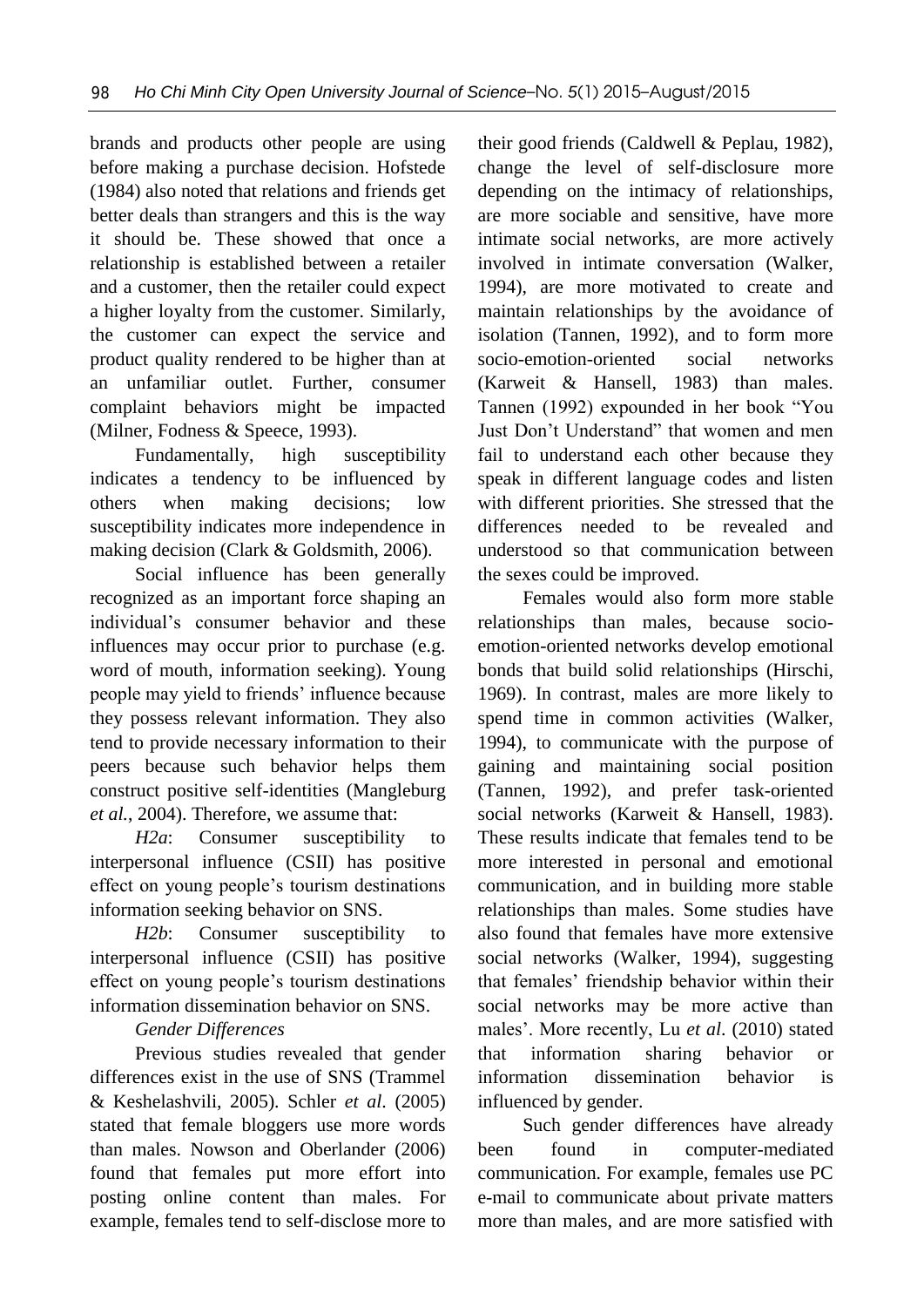communication via PC e-mail, and are more likely to utilize it to build intimate relationships (McKenna, Green & Gleason, 2002). Therefore, we would expect that females will have more personal, more emotionally involved, and more stable friendships, and expand their social networking site when compared with males. The hypothesis is formulated as below:

*H3a*: The impact of COL and CSII on

young people's tourism destinations information seeking behavior on SNS will be strongly influenced by gender.

*H3b*: The impact of COL and CSII on young people's tourism destinations information dissemination behavior on SNS will be strongly influenced by gender.

Based on the above studies, a model is proposed. Details about model and its hypotheses as follows.



**Figure 1. Research Model**

## **3. Research method**

## *The Design and Sample*

The model and hypotheses were tested from a self-administered survey conducted among young people, from teens to people in their early 35, who usually use SNS in Vietnam. A total of 350 questionnaire forms were sent to respondents by email and directly on the SNS websites. The 202 usable questionnaires collected represented a response rate of 57%.

All the variables were measured using scales adapted from previous research studies. A three-section questionnaire was developed to detail tourism destinations information seeking and dissemination behavior on SNS of the respondents. The first section asked participants to report their age, their gender and whether they use SNS or not, what SNS they use. The second section included six questions about participants' use of SNS and tourism destinations information seeking and dissemination behaviors. The third section included seven questions to measure COL and CSII. These items were used by Bilgihan, Peng and Kandampully (2014), reflected insights from the broad literature review, involving studies of SNS (Bilgihan *et al.*, 2011; Zhang *et al.*, 2011) and information seeking and dissemination behavior (Kiel & Leyton, 1981).

To measure COL, this study adapted a scale developed by Reynolds & Darden (1971):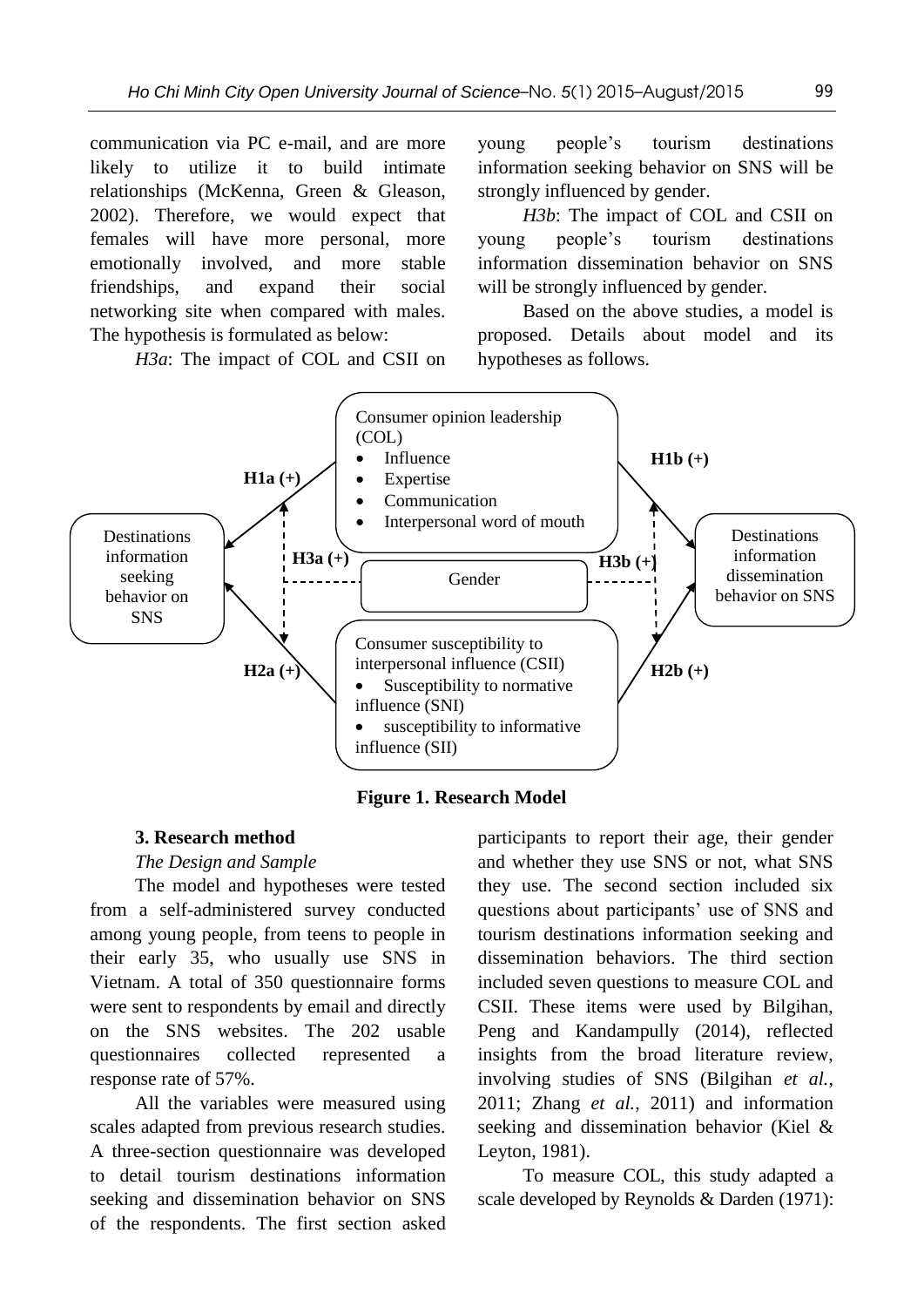#### **Table 1. COL scale**

| No. | <b>Item</b>                                                               |
|-----|---------------------------------------------------------------------------|
|     | My friends and family often ask my advice about some tourism destination. |
|     | I sometimes influence my friends' choices tourism destination.            |
|     |                                                                           |

- 3 My friends come to me more often than I go to them for information about tourism destination.
- 4 I can think of at least two people whom I have told about choosing tourism destination in the last six months.

To measure CSII, Bailey (2005) used the four items measured on seven-point scales anchored by Strongly disagree and Strongly agree to measure informational influence, which are also appropriate for measuring consumer behavior on the internet. In terms of the applicability of each item to the tourism destinations information seeking and dissemination behavior context, three of the four items could be retained. Item omitted was "to make sure I buy the right product or brand, I often observe what others are buying and using".

**Table 2. CSII scale**

| No. | Item                                                                     |
|-----|--------------------------------------------------------------------------|
|     | I often consult other people to help choose the best tourism destination |
|     | .                                                                        |

- 2 If I have little experience with a tourism destination, I often ask my friends about it.
- 3 I frequently gather information from friends and family about a tourism destination before I go.

Respondents evaluated the frequency of their use of SNS on a five-point Likert scale for answers  $(1 = \text{``not at all'' to } 5 = \text{``very}$ frequently") in the second section and a fivepoint Likert scale for answers (1= "strongly disagree" to  $5 =$  "strongly agree") in the third section.

Scale items of information seeking and dissemination behaviors were also adapted from Bilgihan, Peng and Kandampully (2014).

| <b>Table 3. Scale of Seeking and Dissemination Behaviors</b> |  |
|--------------------------------------------------------------|--|
|--------------------------------------------------------------|--|

| No.            | <b>Item</b>                                                                    |  |  |
|----------------|--------------------------------------------------------------------------------|--|--|
|                | <b>Information Seeking</b>                                                     |  |  |
| 1              | Do you "become a fan" of or "like" some tourism pages on SNS?                  |  |  |
| $\overline{2}$ | Do you look for tourism destination information on SNS?                        |  |  |
| 3              | Do you click on ads of deals and coupons about tourism destination on SNS?     |  |  |
|                | <b>Information Dissemination</b>                                               |  |  |
| 4              | Do you update status on Facebook about a tourism destination you have been to? |  |  |
| 5              | Do you check in locations of a tourism destination on SNS?                     |  |  |
| 6              | Do you upload photos on SNS about your tourism destination experience?         |  |  |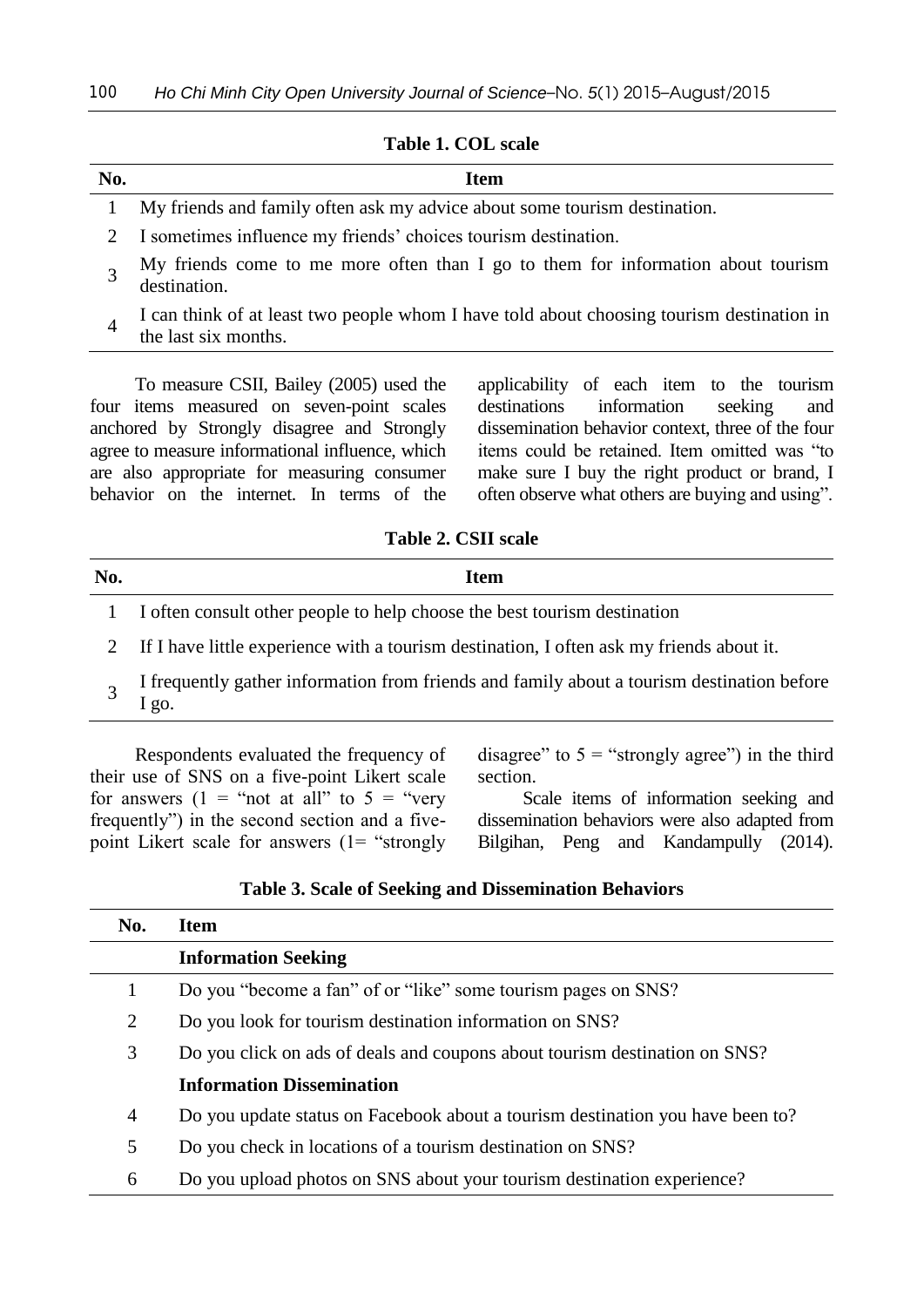The original questionnaire was in English, and was translated into Vietnamese for respondents unlikely to be sufficient fluent in English. Double-translation technique (Marin & Marin, 1991) and Back-translation technique (Brislin, 1980) were used to ensure equivalence of meanings. Firstly, the English version of the questionnaire (the Original Language) was translated into Vietnamese (the Target Language) by the author's supervisor. The author then took the Vietnamese version and translated it into the English version without consulting with the supervisor. Next, the author compared the two English versions to make sure that there is no significant difference in meaning from the intended goal of the project and to identify problems with the translations (odd wording, improper meaning, and incomplete sentences). Finally, the author engaged the supervisor in discussions as to what had been done and how to resolve discrepancies.

## **4. Analysis and results**

In table 1, it contains some general information about the participants. The 202 respondents included more women (70.3%) than men (29.7%). The dominant age group was people born between 1989 and 1996 (52.5%, ages 18–25 years at the time of the study). In terms of SNS use, 86.6% of the respondents interacted on Facebook, 9.4% used Google+, 2% used Zing me, and others were 2%. Facebook is undoubtedly the most popular SNS among respondents at the time of the study.

|               |           | <b>Frequency</b> | <b>Percent</b> | <b>Valid Percent</b> | <b>Cumulative Percent</b> |
|---------------|-----------|------------------|----------------|----------------------|---------------------------|
| <b>Gender</b> | Male      | 60               | 29.7           | 29.7                 | 29.7                      |
|               | Female    | 142              | 70.3           | 70.3                 | 100.0                     |
|               | Total     | 202              | 100.0          | 100.0                |                           |
|               | $18 - 25$ | 106              | 52.5           | 52.5                 | 52.5                      |
|               | $26 - 35$ | 95               | 47.0           | 47.0                 | 99.5                      |
| Age           | $36 - 45$ | 1                | 0.5            | 0.5                  | 100.0                     |
|               | Total     | 202              | 100.0          | 100.0                |                           |
|               | Facebook  | 175              | 86.6           | 86.6                 | 86.6                      |
|               | $Google+$ | 19               | 9.4            | 9.4                  | 96.0                      |
| <b>SNS</b>    | Zing me   | $\overline{4}$   | 2.0            | 2.0                  | 98.0                      |
|               | Others    | $\overline{4}$   | 2.0            | 2.0                  | 100.0                     |
|               | Total     | 202              | 100.0          | 100.0                |                           |

#### **Table 4. Respondents Demographic**

#### *Measurement Assessment*

### *Cronbach's alpha*

The results indicated that all scales which were higher than .6 satisfied the requirement for reliability: 0.678 for tourism destinations information seeking behavior, 0.617 for tourism destinations information dissemination behavior, .749 for COL, and .709 for CSII. It showed that the internal consistency was acceptable.

## *Exploratory factor analysis (EFA)*

All the variables were run through the Principal Axis Factor analysis, using the Promax rotation method to reduce the set of observed variables to a smaller, more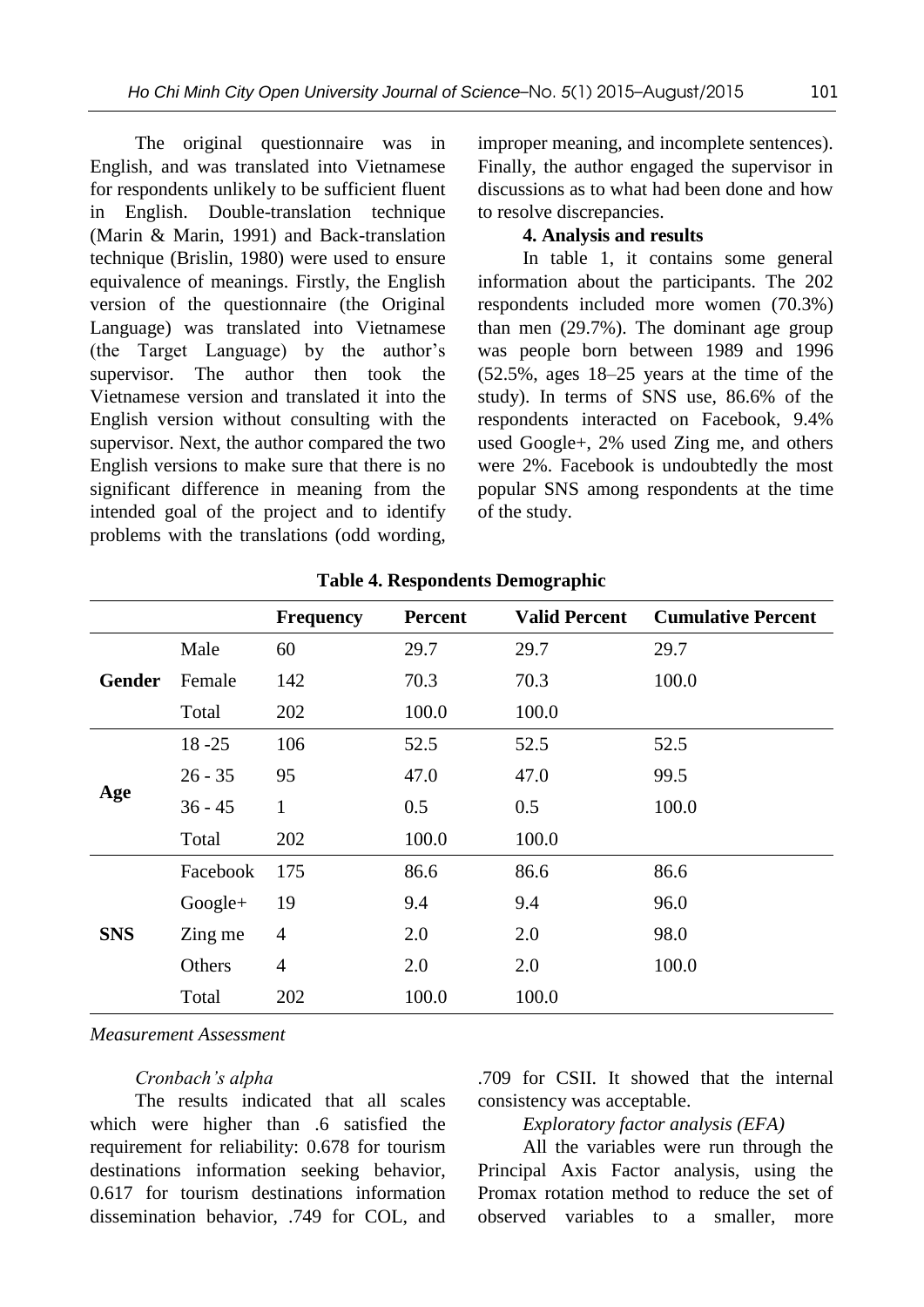parsimonious set of variables. After rotation of independent variables, the communalities of independent variables were .612 and factor loading of items was higher than .5 satisfied the requirements. The communalities of dependent variables were 2.772 and factor loading of items was higher than .6 also satisfied the requirements. The KMO measure of sampling adequacy was .786 and .808 (higher than .7) indicating a good acceptance (Hutcheson & Sofroniou, 1999). This means that the variables are correlated highly enough to provide a reasonable basis for factor analysis. Barlett's test having significance level at  $p < .001$  indicated that the data is suitable for factor analysis because the assumption of multivariate normality is met and the correlation matrix is not an identity matrix. Hence this result is acceptable.

Two factors of dependent variables cannot be split after rotation. Results reveal the merge of two dimensions "information seeking" and "information dissemination". Therefore, according to Gordon *et al.* (2003) and Walsh & Mitchell (2009), in this case, the merged scale can be labeled as "information sharing" which reflects information seeking or acquisition and information dissemination. Gordon *et al.* (2003) defined this is a process that "collecting information from the membership" (Seeking behavior) and "disseminate that information to the members" (Disseminating behavior). Additionally, Walsh and Mitchell (2009) also defined opinion leaders as "knowledgeable online information gatherers and disseminators who provide a personal recommendation service for family, friends and colleagues". It means that sharing is a parallel behavior. Thus, the revised research model is as below:



**Figure 2. Revised Research Model**

|  |  |  | <b>Pearson Correlation Coefficient</b> |  |
|--|--|--|----------------------------------------|--|
|--|--|--|----------------------------------------|--|

| <b>Table 5. Pearson Correlation Coefficient</b> |                |                |          |            |             |  |
|-------------------------------------------------|----------------|----------------|----------|------------|-------------|--|
|                                                 |                | <b>Sharing</b> | Gender   | <b>COL</b> | <b>CSII</b> |  |
|                                                 | <b>Sharing</b> | 1.000          |          |            |             |  |
| Pearson                                         | Gender         | 0.003          | 1.000    |            |             |  |
| Correlation                                     | COL            | $0.457**$      | $-0.101$ | 1.000      |             |  |
|                                                 | CSII           | $0.493**$      | $-0.054$ | $0.550**$  | 1.000       |  |

\*\*\* Correlation is significant at the 1% level (2-tailed).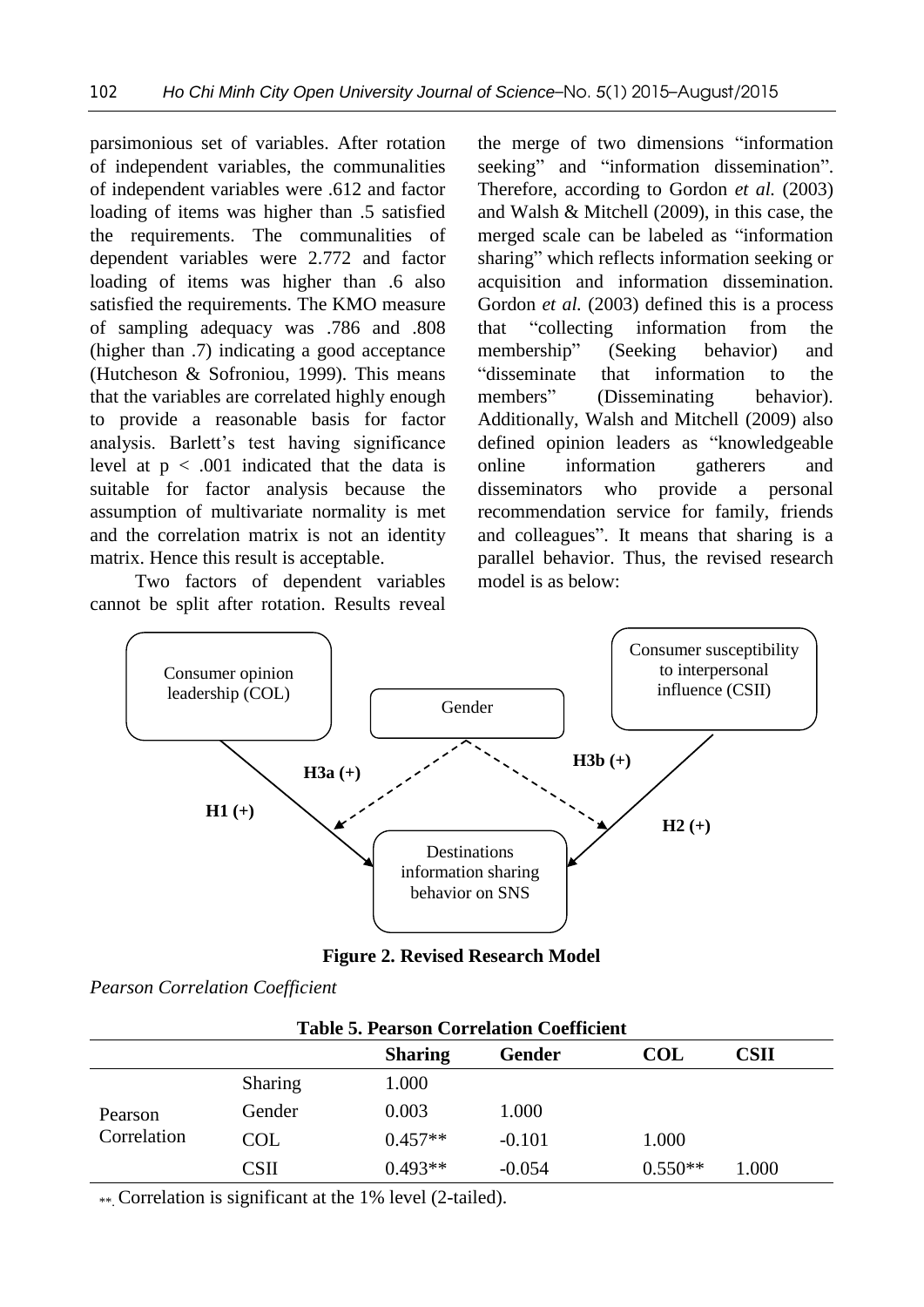The correlations between the independent variables (COL, CSII, and Gender) and dependent variables (Sharing behavior) were tested by using Pearson correlations. Result of Table 4.10 indicated that there was a strong, positive correlation between the variables. Sharing behavior has a significant correlation with both COL  $(r =$ .457,  $p < .001$ ) and CSII ( $r = .493$ ,  $p < .001$ ). Hence, COL and CSII have significant impacts on sharing behavior. Gender doesn't have correlation to other variables. COL and CSII have high correlation with each other  $(r = .550, )$  $p < .001$ ). These two variables can be seen that they are measuring two different concepts. So the high correlation between them could be explained as COL also has positive impact on CSII. The correlation matrix of table 2 indicated there are not any correlations above .8 with  $p < .01$ . That might be happen weak multicollinearity and supported for the testretest reliability of the variables.

## *Regression Analysis*

The Anova table showed  $F = 27.596$ with  $p < .001$  is significant. This indicated that the combination of the predictors significantly predict math achievement. Sig. of COL and CSII was  $p < .001$  at 1% significance level, thus supporting H1 and H2. Sig. of Gender  $p > .005$ thus failed to support for H3.

# **5. Discussion, conclusion and limitations** *Discussion and Implications*

COL concept in this study, which was applied for tourism, are still consistent with previous researches that associated COL with insurance (Eastman *et al.*, 2002), computer software (Hazeldine & Miles, 2010), and product review websites (Bailey, 2005). The findings also indicate that young people who are highly susceptible to interpersonal influence tend to share more tourism information on SNS than less susceptible consumers. This finding is consistent with previous studies that linked CSII to review websites usage (Bailey, 2005), wine brand choice (Orth, 2005), drinking and smoking behavior (Kropp *et al.*, 1999).

The results confirmed that young people are heavy users of a wide variety of SNS. It also reflected their attitudes toward SNS as well as their information sharing behavior. These findings highlight the importance of social media marketing. Hence tourist companies and marketers must recognize and exploit the power of social media. They should create their own SNS to help everybody find and engage with them online. On SNS, they also could post the video clips or main information about tourism destinations.

Opinion leaders tend to share more tourism destinations information. Thus, marketing activities and tactics should be engaged to attract opinion leaders. Doing so may result in fan engagement in SNS, so providing one of the fastest and most cost efficient ways to build a significant marketing tool for tourism.

The findings also indicate that young people who are highly susceptible to interpersonal influence tend to share more tourism information on SNS than less susceptible consumers. By associating CSII with SNS usage, this study substantiates the fundamental relationship between CSII and consumer behavior and offers insights into the information seeking and dissemination behaviors of young people. Besides, they can send and receive both positive and negative messages from other SNS users regarding the tourism destination they visited and how they were treated there, how the services are, how they feel and whether they would return again. These messages are likely to influence their tourist decisions and will continue to be heavily relied upon in the future. These would help the marketers get more information and build the strategy to develop the tourism destinations more effectively. Finally, the lack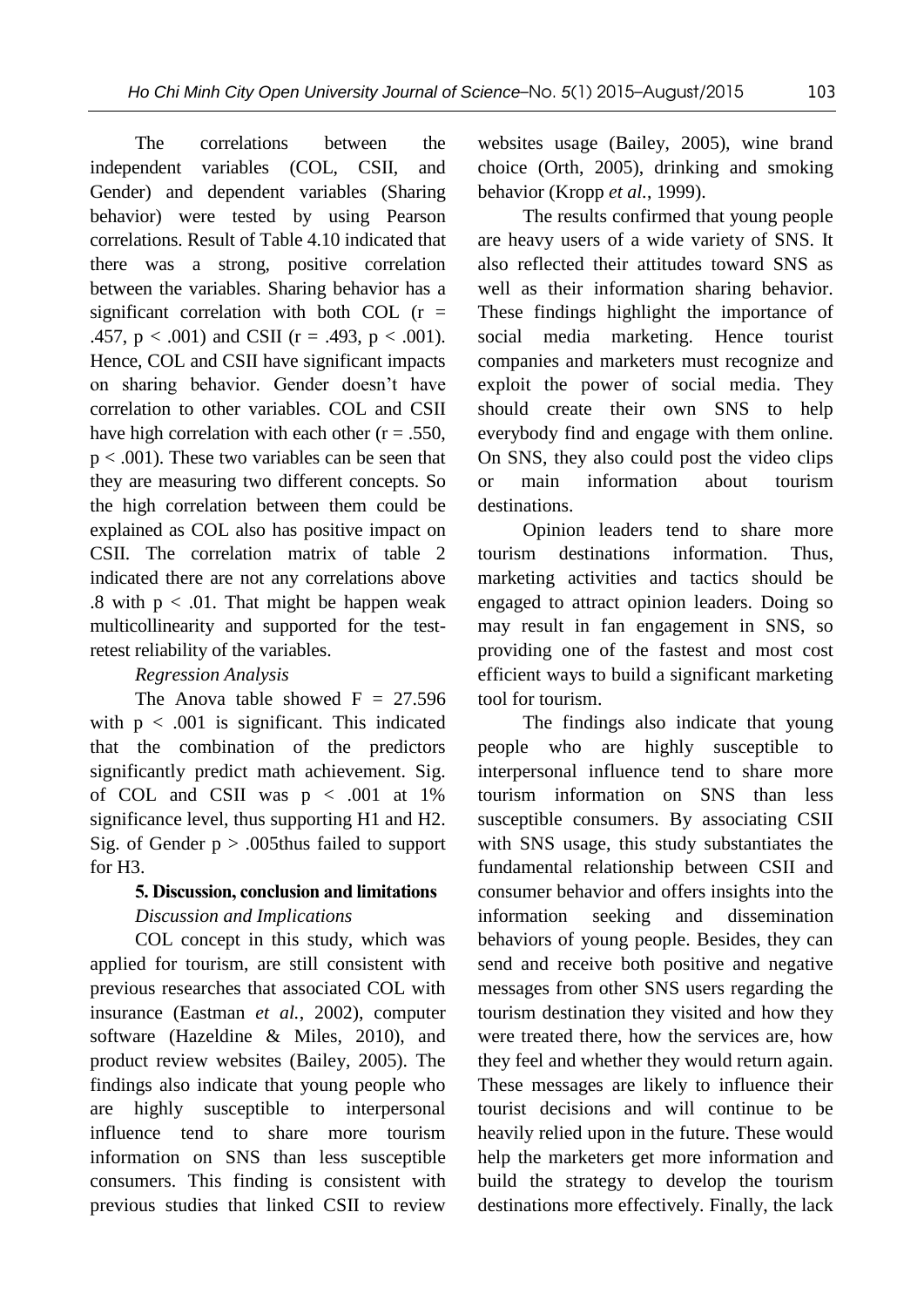of gender difference in information seeking and dissemination behaviors suggested that both man and women attach equal importance to social networking sites.

This study has aimed to raise marketers' awareness of young consumers. And to market successfully to this generation, marketers should realize where these young consumers tend to spend their time and money. The results of this study further confirm that young people are heavily users of Facebook. They seek and share tourism information on SNS at moderate frequency. Additionally, a small proportion of them show very active information sharing behavior. Hence tourism marketers must recognize and exploit the power of SNS, especially Facebook. Marketers should open new channels on Facebook to reach this emerging growth segment. For example, they might build Facebook fan pages to connect with tourists who used their services in the past and post videos or promotions on SNS. The benefits of marketing on Facebook are lower communication costs, personalized and directed advertising, immediate feedback from customers, word-of-mouth referrals and positive influence on consumer behavior.

Ertell (2010) believed that loyal customers want to connect with businesses through social media, but it is how businesses interact with them once they get there that foster greater loyalty and the likelihood to buy in the future. He went on to state that 49% of customers join to find out about special offers or promotions, while 45% would like more product information. Hence marketers should give them product information they want without sounding too much like salespersons. Ireson (2010) also suggested the main reason that Facebook marketing will work is because the organization will enter a community and engage as a friend to customers and that Facebook itself is based around the premise of friendship implying trust.

Because Facebook is becoming a new marketing tool for companies to enhance their brand awareness, they need to adopt new marketing policies and strategies that are different from the traditional ones. Marketing teams need to learn new communication strategies about how to maintain and improve long term relationships with existing customers and also how to reach out to other prospective customers (Gil-Or, 2010). Mangold and Faulds (2009) proposed the following to guide interactions in order to have a positive impact on the organization:

- (1) Create communities of people who share interests.
- (2) Engage customers using social networking tools such as blogs.
- (3) Appeal to a range of customers by combining marketing tools.
- (4) Disseminate product information.
- (5) Give customers a notion of exclusivity regarding certain products.
- (6) Create products that make customers converse with each other and the organization.
- (7) Appeal to the customer's affinity with causes.
- (8) Create memories through storytelling.
- (9) Think outside the square and challenge extremes.

It also is critical to understand consumers' online information sharing behavior. The results show that COL and CSII applying to tourism sector can explain sharing information behavior of young people on SNS.

*Limitation and Future Research*

Considering the exploratory nature of this study, it contributes to a greater appreciation of the importance of studying young consumers. As is the case for most exploratory studies, the generalizability of these results is limited. The sample used for this study consisted of young people in Vietnam. This study was founded only on customers from one nation, thus the study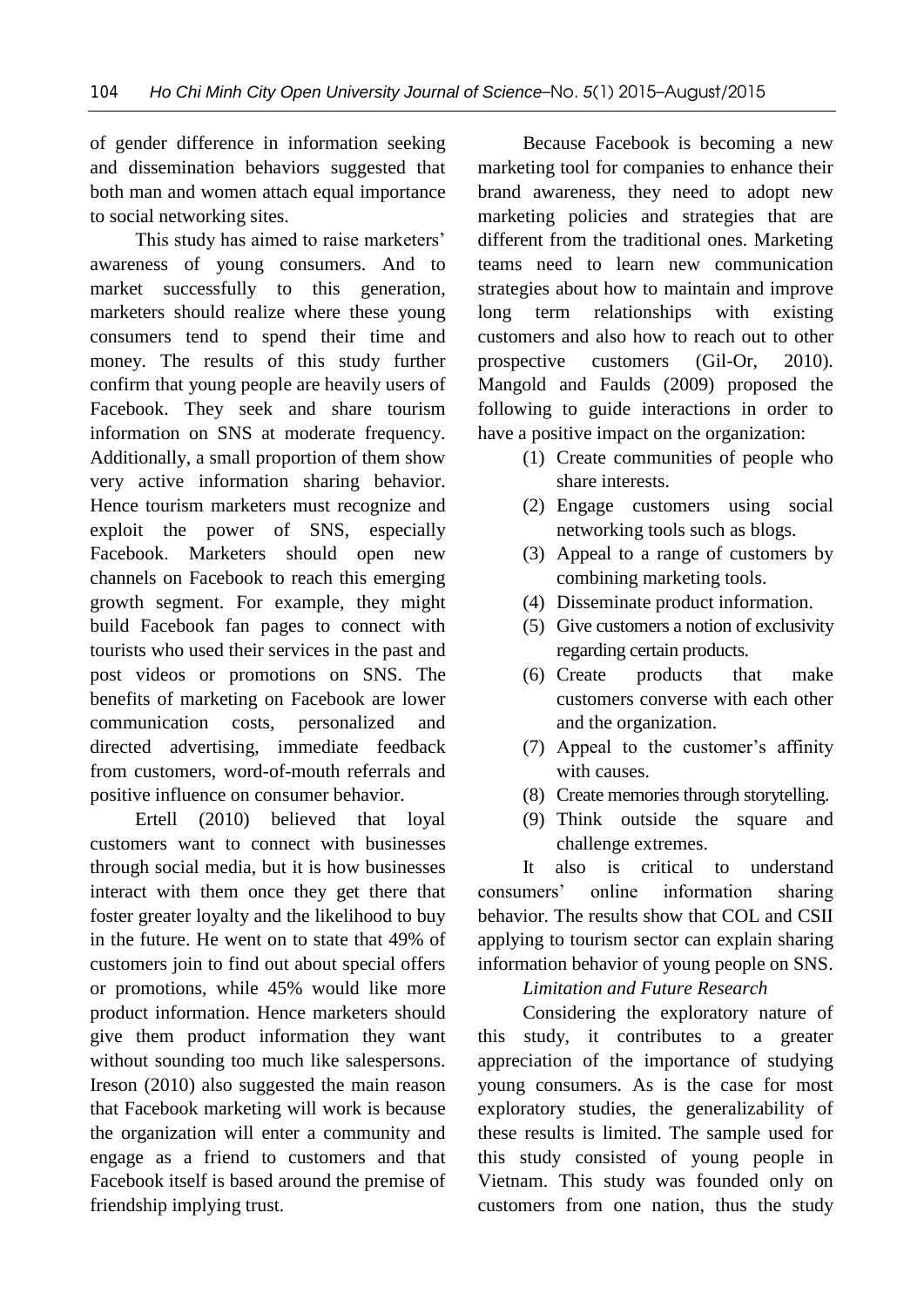cannot be generalized to tourists from other nations. Additional studies should recruit more participants, spanning the entire range of the notion and age. On the other hand, the study ignored other elements that might change the results such as region, geographical location, social class, education level and so on.

Data of this study is cross-sectional data. The survey was conducted in 2014, one specific point in time. Hence the results for one time period are to be assumed valid at some different point in time. In this study, respondents cannot answer questions involving past events such as frequency of uploading photos, sharing tourism information on SNS with perfect accuracy. This either magnifies or minimizes the effects of certain variables, affecting the cross-sectional study's results.

This study centers on consumer behavior and confirms the importance of social media marketing. People seek and share opinions online, just as they do offline, which affects the sales of products and services (Goldsmith and Horowitz, 2006). Therefore, additional studies should examine social media from a corporate angle. For example, they might consider the return on investments in social media. Such extended examinations of social media marketing can offer additional insights to increase understanding of this growing area of interest in the restaurant industry.

From tourism marketer view point, enabling online or physical social sharing environments where consumers can boost their self confidence may help to diffuse the information on a faster pace. However, it is difficult for them to identify opinion leaders and consider them as a market segment. In order to target and influence opinion leaders and to motivate positive word of mouth communication, marketers need to understand the motivations and circumstances why

opinion leaders engage in information sharing. The results can also provide guidance for future studies that aim to better understand the motives for sharing information and opinions on SNS. For example, Facebook can be considered as an example where consumers boost their self-confidence through sharing information. They constantly post in their Facebook wall what they do, where they have been, their desires and dislikes and more. Trying to enhance self-confidence has been found in this study as one of the major motivations of opinion leadership.

Besides, future research may look at the innovative dimension in order to examine if the motivations differ. Conflicts might exist concerning the proximity of opinion leaders with the people they influence. Some participants stressed opinion leaders to be similar to them in terms of values, beliefs, and social status, but some others thought that opinion leaders should have a different view so that they will provide a different, richer perspective. Hence future research should investigate whether opinion leaders are similar or not to the people they influence.

This study has only examined customer behavior on SNS and tourist sector that are significantly different when compared to other contexts. It would be interesting to examine the generalizability of the model and whether the findings could be replicated to other contexts and different types of businesses other than the tourist industry. Future research could exam other consumer behaviors on SNS or information sharing behavior relating to fashion, restaurant, vehicles and so on.

The structural model might be applied to other sectors, rather than just tourism, to validate the model and make further refinements on the structural model to show whether the findings of this study hold true or not. Bearing in mind that the measures used in the current study in the tourist context cannot be adapted exactly to measure the constructs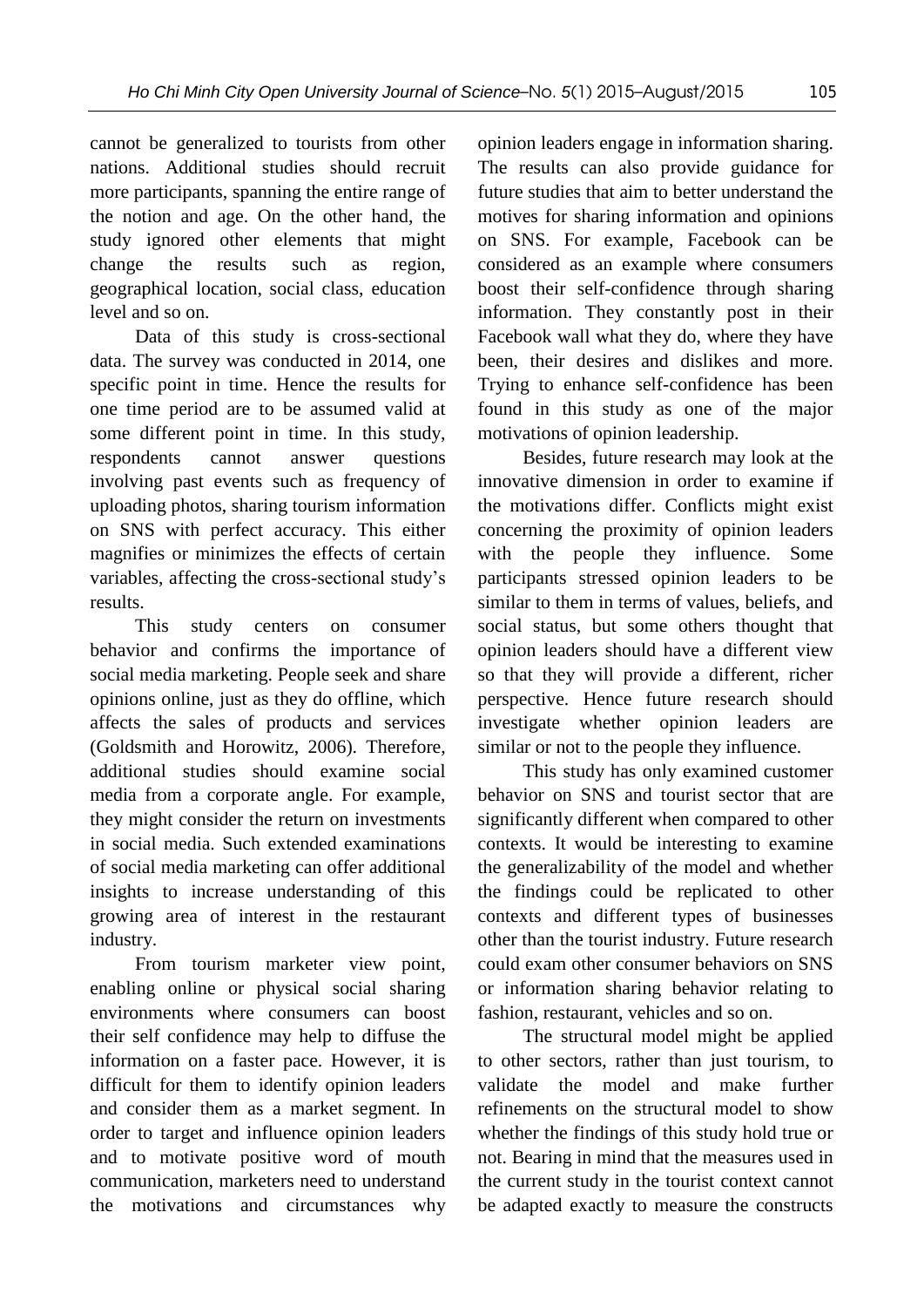of interest in another context, some constructs would be irrelevant. Furthermore, some of the results of this study were unexpected, e.g. the gender differences were not supported in this study but might be supported in other contexts. Therefore, future research could investigate this issue further.

This study was based on one nationality of respondents. Therefore, the study cannot be generalized to the whole population of tourists, neither in Vietnam nor in other countries. Future studies should be conducted with respondents from other nationalities or cultures to confirm whether the model still provides the same results and to make further improvements on the theoretical model.

*Conclusion*

The research problem focuses on the relationships between young people's behaviors and explores what are the antecedents of tourism destinations information sharing behaviors of them within the context of SNS. Opinion leaders tend to seek and share more tourism information than non-leaders. This study also adds to our understanding of why young consumers share information on SNS. The results show that young people who are highly susceptible to interpersonal influence tend to share more tourism information on SNS than others. Besides, the lack of gender difference in information sharing behavior suggests that both young man and woman attach equal importance to SNS when it comes to tourism information sharing behaviors. This study focuses on consumer behaviors and confirms the importance of social media marketing. People seek and share opinions online, just as they do offline, which affects the sales of products and services (Goldsmith & Horowitz, 2006). Hence SNS does not replace the traditional marketing tools but can be used as a complement to existing traditional promotional tools.

## **REFERENCES**

- Acar, A. S., & Polonsky, M. (2007). Online social networks and insights into marketing communications. *Journal of Internet Commerce*, *6*(4), 55-72.
- Andersen, P. (2007). *What is Web 2.0?: ideas, technologies and implications for education* (Vol. 1, No. 1). Bristol, UK: JISC.
- Baggio, R., Scott, N., & Cooper, C. (2010). Network science: A review focused on tourism. *Annals of Tourism Research*, *37*(3), 802-827.
- Bailey, A.A. (2005). Consumer awareness and use of product review websites. *Journal of Interactive Advertising*, *6*(1), 90-108.
- Baloglu, S., & Mangaloglu, M. (2001). Tourism destination images of Turkey, Egypt, Greece, and Italy as perceived by US-based tour operators and travel agents. *Tourism management*, *22*(1),1-9.
- Bearden, W. O., Netemeyer, R. G., & Teel, J. E. (1989). Measurement of consumer susceptibility to interpersonal influence. *Journal of consumer research*, 473-481.
- Bilgihan, A., Nusair, K., & Okumus, F. (2011). Social Networking Websites: Do Generation Y Use Them Before Making Decisions for Hotels and Restaurants?.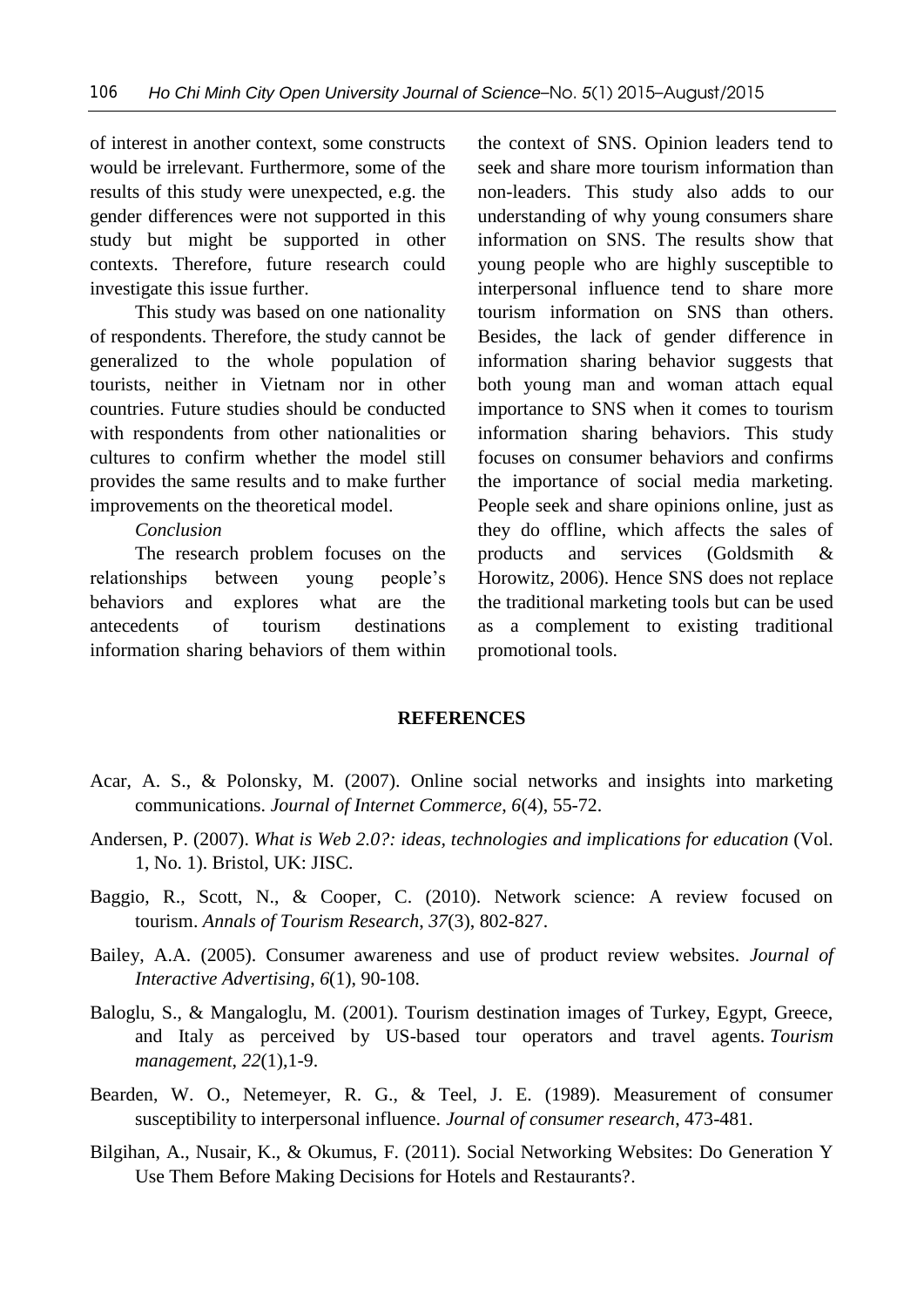- Bilgihan, A., Peng, C., & Kandampully, J. (2014). Generation Y's dining information seeking and sharing behavior on social networking sites: An exploratory study. *International Journal of Contemporary Hospitality Management*, *26*(3), 349-366.
- Boyd, D.M. & Ellison, N. B. (2008). Social network sites: Definition, history, and scholarship. *Journal of Computer? Mediated Communication*, *13*(1), 210-230.
- Brislin, R. W. (1980). Translation and content analysis of oral and written material. *Handbook of cross-cultural psychology*, *2*(2), 349-444.
- Caldwell, M. A., & Peplau, L. A. (1982). Sex differences in same-sex friendship.*Sex Roles*, *8*(7), 721-732.
- Carlson, N. (2011). Facebook has more than 600 million users, Goldman tells clients. *Business Insider*, *5*, 2011.
- Clark, R. A., & Goldsmith, R. E. (2006). Interpersonal influence and consumer innovativeness. *International Journal of Consumer Studies*, *30*(1), 34-43.
- Constantinides, E., Romero, C. L., & Boria, M. A. G. (2009). Social media: a new frontier for retailers?. In *European Retail Research* (pp. 1-28). Gabler.
- Corey, E. J., & Erickson, B. W. (1971). Oxidative hydrolysis of 1, 3-dithiane derivatives to carbonyl compounds using N-halosuccinimide reagents. *The Journal of Organic Chemistry*, *36*(23), 3553-3560.
- Djamasbi, S., Siegel, M., & Tullis, T. (2010). Generation Y, web design, and eye tracking. *International Journal of Human-Computer Studies*, *68*(5), 307-323.
- Dragger, L. F., Lopes, H. F., Maki-Nunes, C., Trombetta, I. C., Toschi-Dias, E., Alves, M. J. N., ... & Lorenzi-Filho, G. (2010). The impact of obstructive sleep apnea on metabolic and inflammatory markers in consecutive patients with metabolic syndrome. *PLoS One*, *5*(8), e12065.
- Eastman, J. K., E.astman, A. D. & Eastman, K. L. (2002), "Insurance Sales Agents and the Internet: The Relationship between Opinion Leadership, Subjective Knowledge, and Internet Attitudes," *Journal of Marketing Management*, 18 (April), 259-285.
- Ellison, N. B., Steinfield, C., & Lampe, C. (2007). The benefits of Facebook "friends:" Social capital and college students' use of online social network sites. *Journal of Computer‐ Mediated Communication*, *12*(4), 1143-1168.
- Ertell, K. (2010). The Key to Driving Retail Success in the UK with Social Media: Focus on Facebook.
- Eun, H. Y., & Kim, H. S. (2009, October). An affectability consumer's attitudes toward advertising based interactive installation in public transportation,'. In*Proceedings of the International Association Society of Design Research Conference* (pp. 18-22).
- Flynn, L. R., Goldsmith, R. E., & Eastman, J. K. (1996). Opinion leaders and opinion seekers: two new measurement scales. *Journal of the Academy of Marketing Science*, *24*(2), 137-147.
- Gil-Or, O. (2010). Building consumer demand by using viral marketing tactics within an online social network. *Advances in Management.*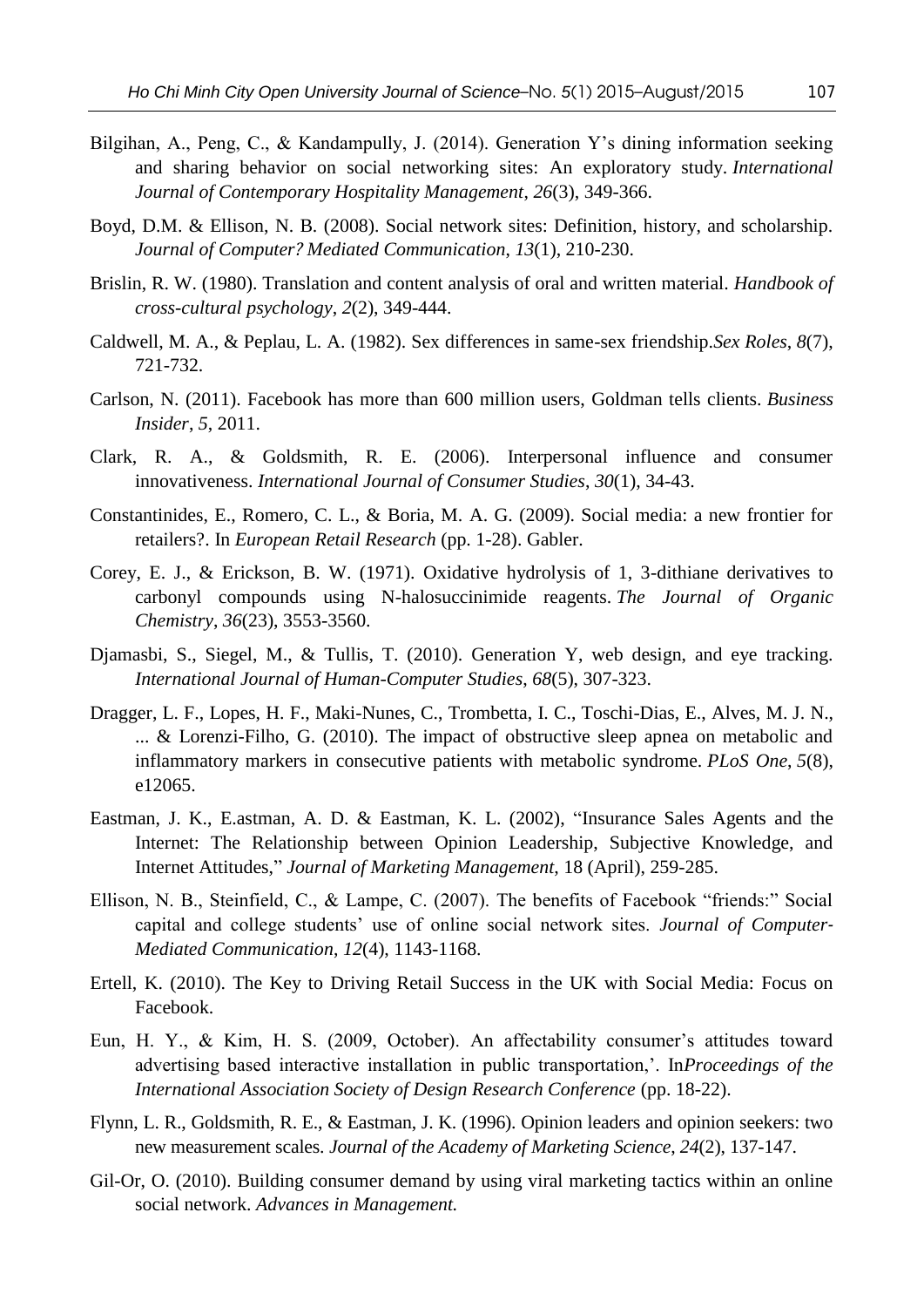- Goldsmith, R. E., & Horowitz, D. (2006). Measuring motivations for online opinion seeking. *Journal of interactive advertising*, *6*(2), 2-14.
- Gordon, L. A., Loeb, M. P., & Lucyshyn, W. (2003). Sharing information on computer systems security: An economic analysis.*Journal of Accounting and Public Policy*, *22*(6), 461-485.
- Gonzalez-Gomez, F., Guardiola, J., Martín Rodríguez, Ó., & Montero Alonso, M. Á. (2012). Gender differences in e-learning satisfaction. *Computers & Education*, *58*(1), 283-290.
- Hazeldine, M. F., & Miles, M. P. (2010). An exploratory role analysis of opinion leaders, adopters, and communicative adopters with a dynamically continuous innovation. *Journal of Applied Business Research (JABR)*, *26*(4).
- Hirschi, T. (1969). *Causes of delinquency*. Berkeley: University of California Press.
- Hirst, A., Bednall, D., Ashwin, M., & Icoz, O. (2012). The use and abuse of online social network sites by Gen Y in the EU: Can marketing make a difference?. In *ICBME 2009: Proceedings of the 5th International Conference on Business, Management and Economics*. Yasar University.
- Hoegg, R., Martignoni, R., Meckel, M., & Stanoevska-Slabeva, K. (2006). Overview of business models for Web 2.0 communities. *Proceedings of GeNeMe*, *2006*, 23-37.
- Hofstede, G. (1984). The cultural relativity of the quality of life concept. *Academy of Management review*, *9*(3), 389-398.
- Jansen, B. J., Zhang, M., Sobel, K., & Chowdury, A. (2009). Twitter power: Tweets as electronic word of mouth. *Journal of the American society for information science and technology*, *60*(11), 2169-2188.
- Karweit, N., & Hansell, S. (1983). Sex differences in adolescent relationships: Friendship and status. *Friends in school: Patterns of selection and influence in secondary schools*, 115- 130.
- Katz, E., & Lazarsfeld, P. (1955). Personal influence.
- Kelly, L., Kerr, G., & Drennan, J. (2010). Avoidance of advertising in social networking sites: The teenage perspective. *Journal of Interactive Advertising*, *10*(2), 16-27.
- Kiel, G. C., & Layton, R. A. (1981). Dimensions of consumer information seeking behavior. *Journal of marketing Research*, 233-239.
- King, C. W., & Summers, J. O. (1970). Overlap of opinion leadership across consumer product categories. *Journal of Marketing Research*, 43-50.
- Lazarsfeld, P. F., Berelson, B. & Gaudet, H. (1948), *The People's Choice: How the Voter Makes up His Mind in a Presidential Campaign*, New York, N.Y.: Columbia University Press.
- Lenhart, A., Purcell, K., Smith, A., & Zickuhr, K. (2010). Social Media & Mobile Internet Use among Teens and Young Adults. Millennials. *Pew Internet & American Life Project*. Retrieved from *http://pewinternet.org/Reports/2010/Social-Media-and-Young-Adults.aspx.*
- Mangleburg, T. F., Doney, P. M., & Bristol, T. (2004). Shopping with friends and teens' susceptibility to peer influence. *Journal of Retailing*, *80*(2), 101-116.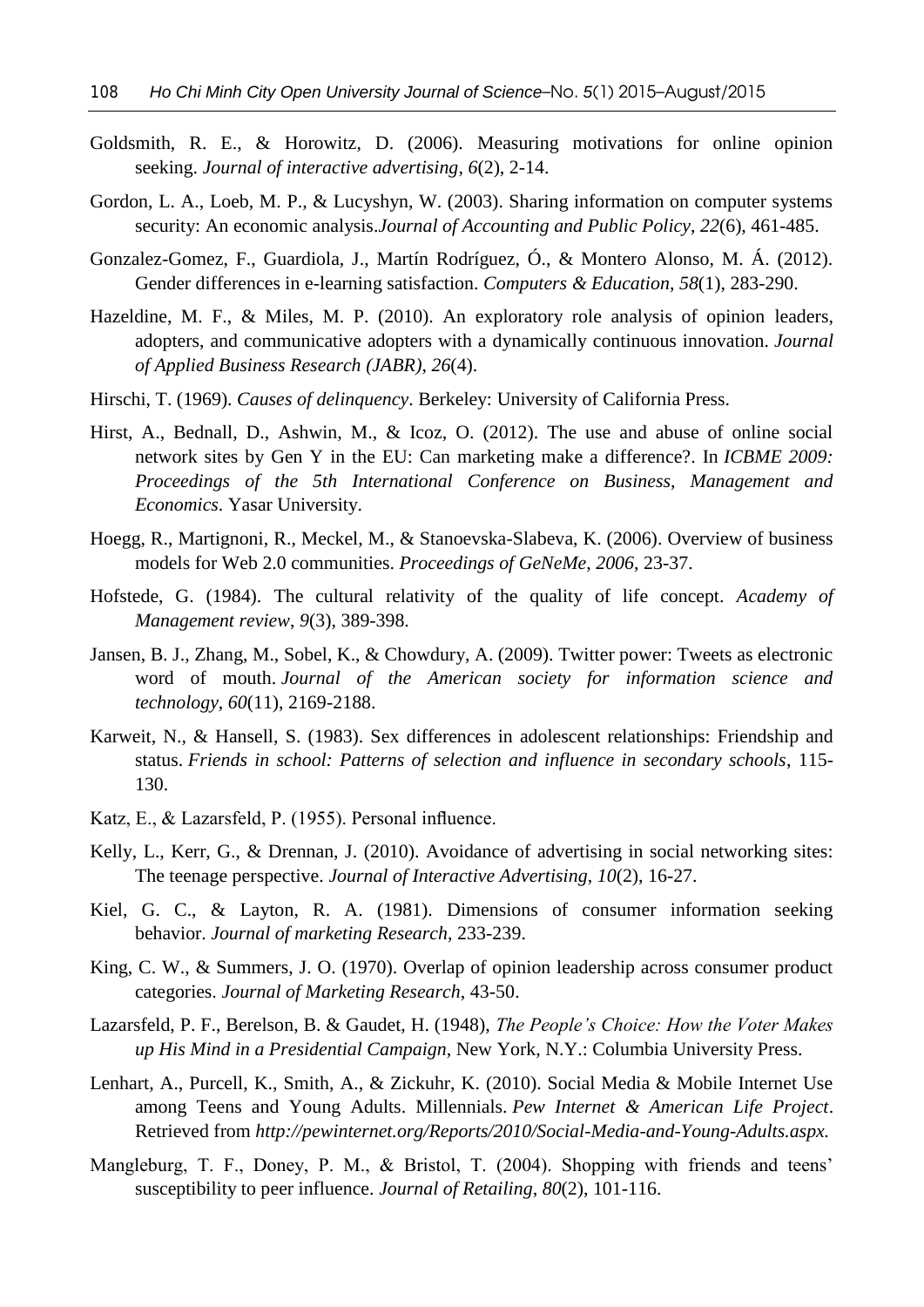- Mangold, W. G., & Faulds, D. J. (2009). Social media: The new hybrid element of the promotion mix. *Business horizons*, *52*(4), 357-365.
- Marin, G., & Marin, B. V. (1991). *Research with Hispanic populations*. Sage Publications, Inc.
- McKenna, K. Y., Green, A. S., & Gleason, M. E. (2002). Relationship formation on the Internet: What's the big attraction?. *Journal of social issues*, *58*(1), 9-31.
- Merton, R. K. (1957). Priorities in scientific discovery: a chapter in the sociology of science. *American sociological review*, 635-659.
- Miguéns, J., Baggio, R., & Costa, C. (2008). Social media and tourism destinations: TripAdvisor case study. *Advances in Tourism Research*, (Aveiro).
- Milner, L. M., Fodness, D., & Speece, M. W. (1993). Hofstede's research on cross-cultural work-related values: implications for consumer behavior.*European advances in consumer research*, *1*, 70-76.
- Nguyen, J. (2010). *The state of social networks in Asia Pacific, with a focus on Malaysia*.
- Singapore: ComScore.
- Nielsen, S. S. (2008). Transitions in diagnostic tests used for detection of< i> Mycobacterium avium</i> subsp.< i> paratuberculosis</i>>infections in cattle. Veterinary *microbiology*, *132*(3), 274-282.
- Nowson, S., & Oberlander, J. (2006, March). The Identity of Bloggers: Openness and Gender in Personal Weblogs. In *AAAI Spring Symposium: Computational Approaches to Analyzing Weblogs* (pp. 163-167).
- O'cass, A., & Fenech, T. (2003). Web retailing adoption: exploring the nature of internet users web retailing behaviour. *Journal of Retailing and Consumer services*, *10*(2), 81-94.
- O'reilly, T. (2005). Web 2.0: compact definition. *Message posted to http://radar. oreilly. com/archives/2005/10/web\_20\_compact\_definition. html*.
- Orth, U. (2005). Consumer personality and other factors in situational brand choice variation. *The Journal of Brand Management*, *13*(2), 115-133.
- Reynolds, F. D., & Darden, W. R. (1971). Mutually adaptive effects of interpersonal communication. *Journal of Marketing Research (JMR)*, *8*(4), 449-454.
- Schler, J., Koppel, M., Argamon, S., & Pennebaker, J. (2005). Effects of Age and Gender on Blogging.
- Seiler, M. J., Collins, A. J., & Fefferman, N. H. (2013). Strategic Mortgage Default in the Context of a Social Network: An Epidemiological Approach. *Journal of Real Estate Research*, *35*(4), 445-475.
- Stroud, N. J. (2008). Media use and political predispositions: Revisiting the concept of selective exposure. *Political Behavior*, *30*(3), 341-366.
- Tannen, D. (1992). *Talking voices: Repetition, dialogue, and imagery in conversational discourse* (Vol. 6). Cambridge University Press.